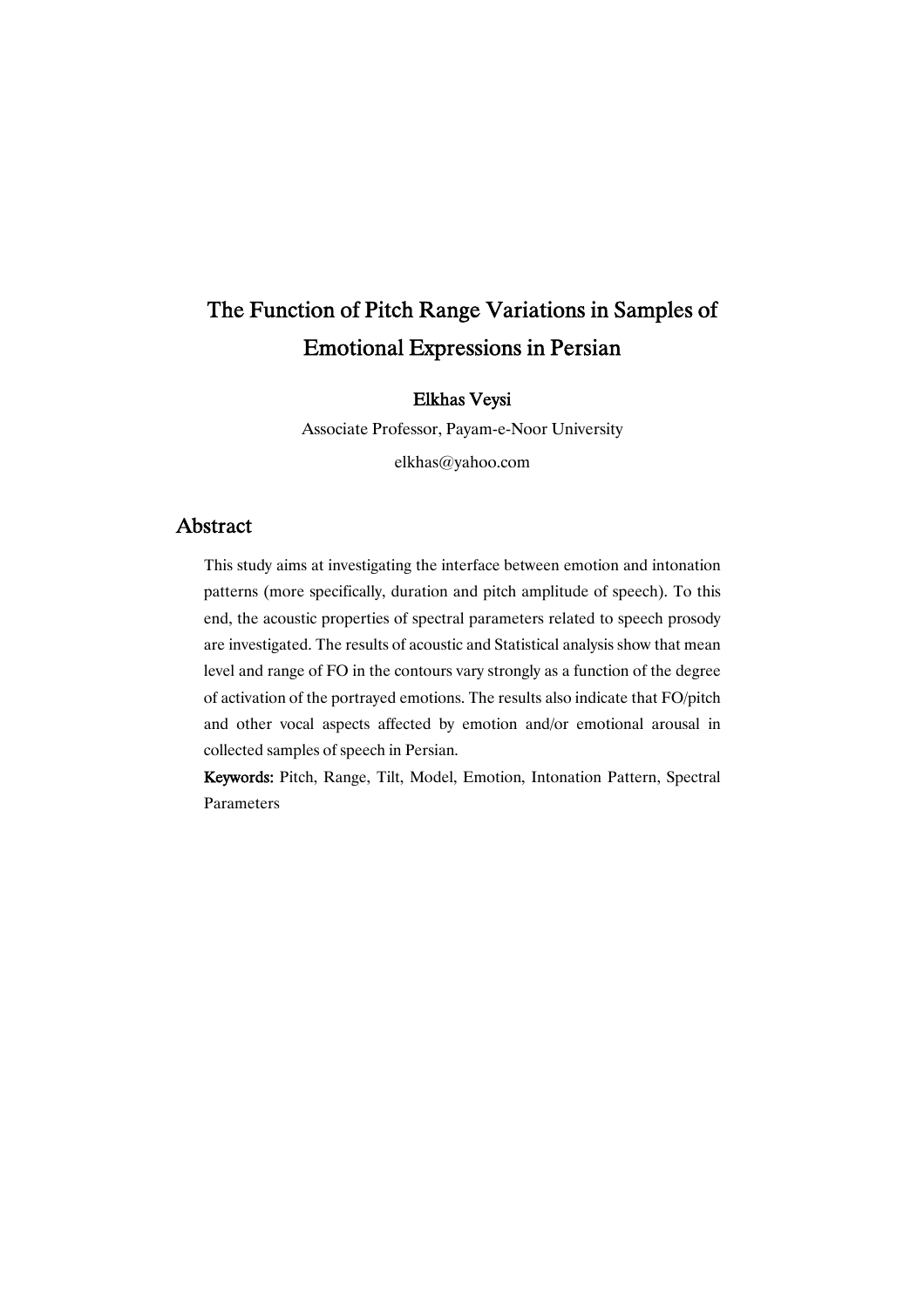# 1.Introduction

Over the past decades, the interface between emotion and intonation has been addressed by many researchers from different research backgrounds and is still a matter of sustained debates. Consequently phonologists researching intonation have switched their interest from mere description of pitch contours of individual clauses and sentences to larger chunks of speech. They have tried to establish the function of different prosodic features in the development of spoken interaction.

Phonologists were no longer interested in the grammatical functions of prosodic features but rather in how they contribute to emotional, attitudinal and also to the ever-changing nature of spoken discourse and its understanding. Communication is not merely an exchange of words. Linguistic, paralinguistic and non-verbal communication elements such as, co-speech gestures and non-speech sounds are part of the communication and all convey meaning (Lyons, 1995, p. 97).Such acoustic parameters of speech and prosodic cues as variation in pitch, intensity, speech rate, duration of vowel may be manipulated -exaggerated, diminished, sped up, or slowed down- to convey emotions and attitudes.

Pitch range variation can help the speaker and listener to encode and decode the full emotional speech. They can also provide paralinguistic information such as the speaker's, emotion and attitude toward the shared interlocutor and the situation. Indeed, all the acoustic cues contained in speech contribute to the interpretation of the message.

Considering the above-mentioned points the present research aims to investigate the pitch range variation conveying the expression of emotion and attitude in samples of real Persian speech. The acoustic parameters for such a description of emotion in speech are FO/pitch range and duration of vowel. To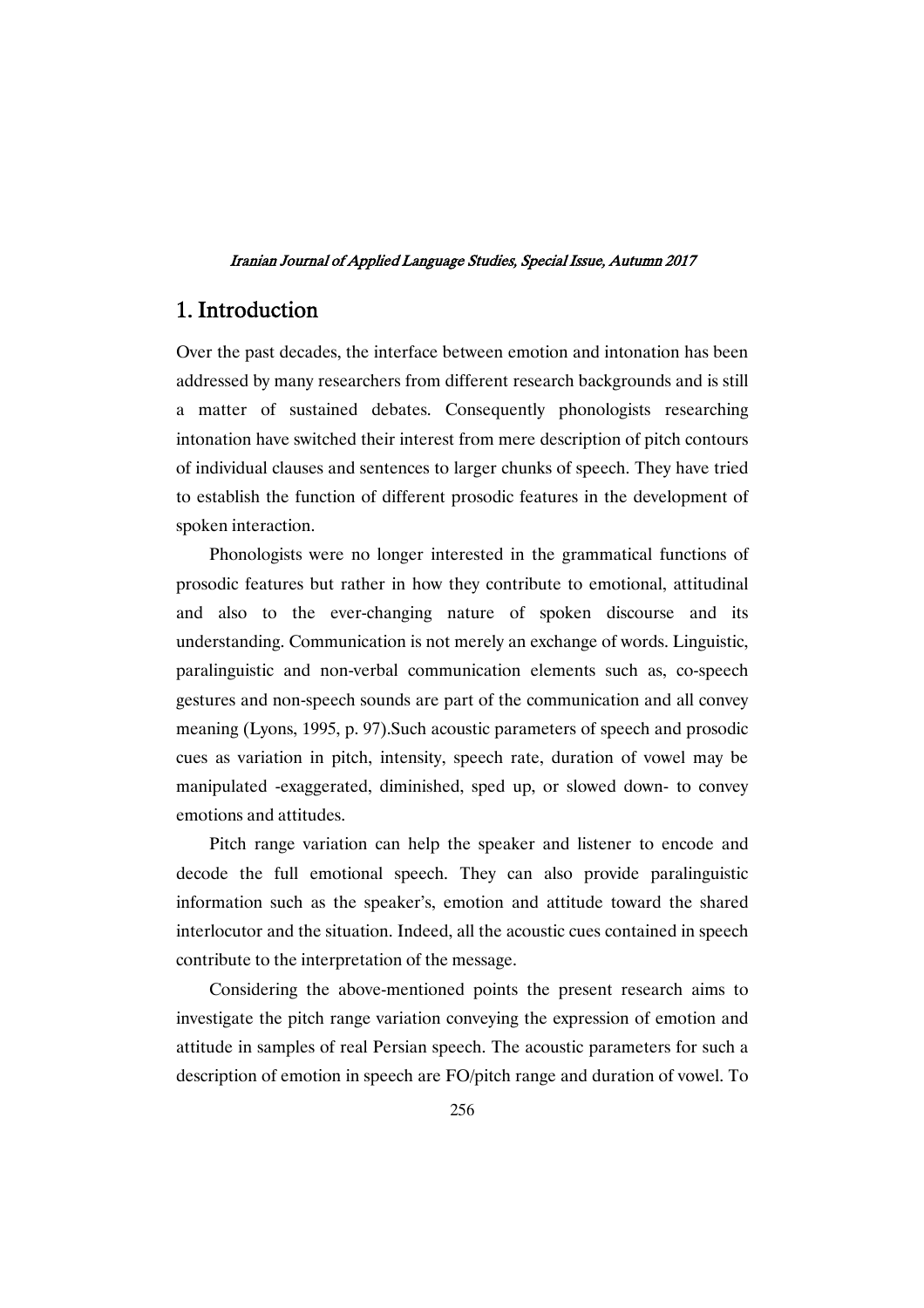this end, detailed acoustic information on four basic emotions (anger, sadness, joy and neutral) expressed in speech by six speakers (3 males and 3 females) are obtained.

Acoustic analysis is conducted in order to show the effectiveness of these parameters in emotion categorization in Persian based on the intonation model of the research. To derive quantitative international measures we have used the Tilt model. This paper presents an analysis of Fo contours in portrayed emotions, using the suggested model. The focus is on quantifying the Fo differences among the above-mentioned emotions. This study also analyses the use of intonation as an instrument for arousing various sensation in listeners. The aim was to verify which elements of intonation are more decisive to generate a specific sensation. Thus, in this study, the production aspect supplemented with the perception one; this is due to the fact that the complementarity of the production and the perception processes is the basis of the spoken communication process and firmly establishes the communicative importance of the parameters being studied.

As an interdisciplinary field, the findings of this study may have a range of applications in clinical, psychological, pedagogical or communicative research.

In what follows, the key researches conducted in non-Persian and Persian languages are reported.

# 2. Previous Studies

Studies relating to intonation and emotion that use parameter "pitch level" to analyze the relationship between the given variables are highly numerous. Acoustic investigation of paralinguistic information and emotion expressed in speech has recently received increasing attention.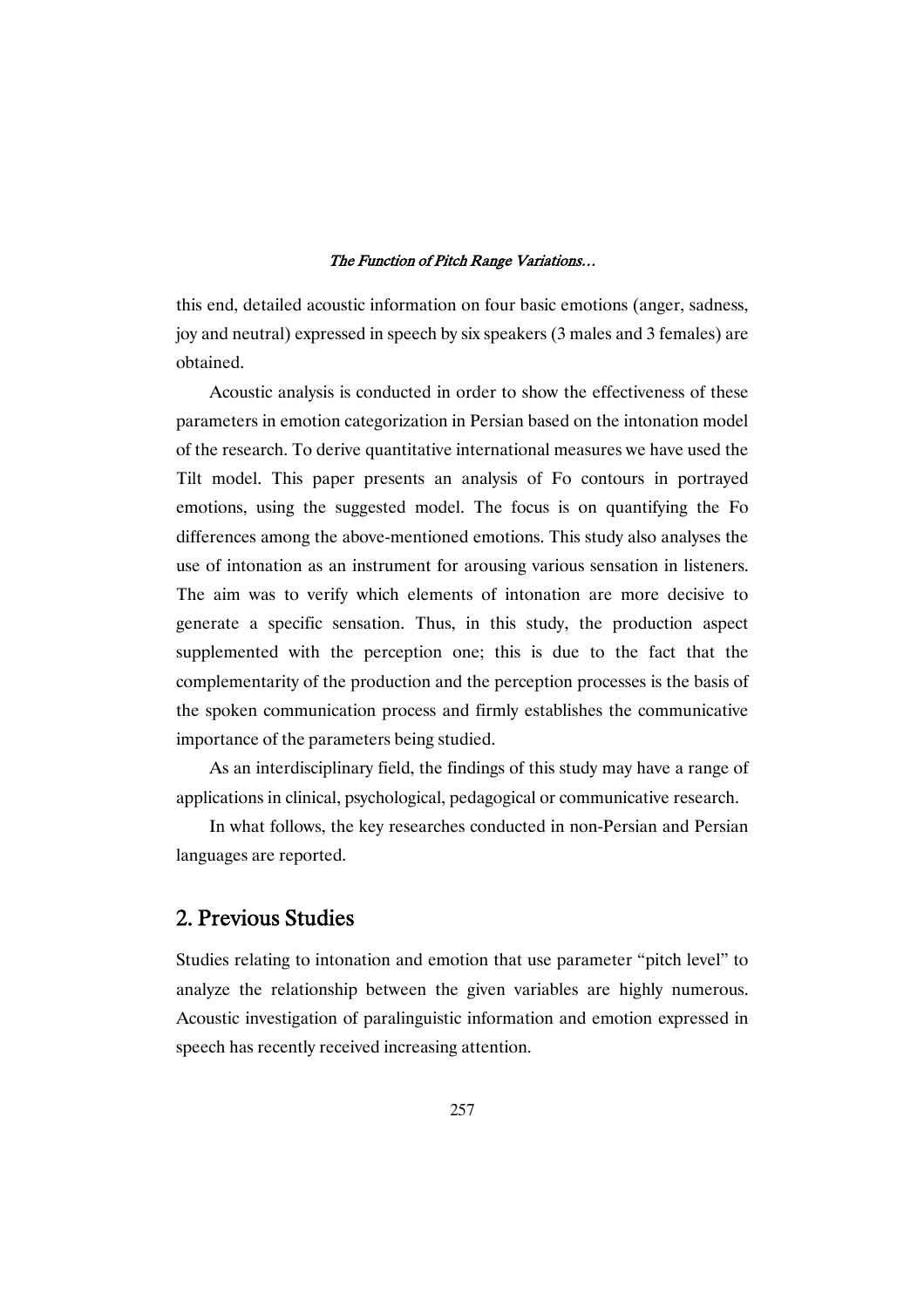Uldal (1964) applied 16 stylized Fo contours on five utterances. She showed that the emotional meaning attributed to different contours varies depending on the sentence carrying the contour.

Williams and Stevens (1972) conducted a study to demonstrate the importance of pitch range variation as a medium for expressing emotion in speech. In their study the importance of supplementing production with perception studies is also stressed.

Grabe, et al. (1997) in their research concluded that "the Frequency Code is widely used for the expression of affective meanings", whereas for Mozziconacci (1984) "the pitch level and excursion size of the pitch movements would be more related to the speaker's emotional state."

Mozziconacci (1984, pp. 79-163) also explored pitch range variations in production and perception of Dutch speech conveying six emotions or attitudes: joy, anger, sadness, boredom, fear and indignation against neutrality as a reference. In the first stage of the study 315 utterances (3 speaker $\times$ 5) sentences $\times$ 7 emotions $\times$ 3 trials) successfully conveying emotion in speech were selected as speech material. This selection was made on the basis of perception test. An analysis of the subset of fourteen utterances (1 speaker×2 sentences  $\times$ 7 emotions $\times$ 1 trial) successfully conveying the emotion categories was carried out, involving the global measures, pitch range, pitch level and speech rate. The curve of pitch in all individual utterances was described in terms of the IPO model known as perceptual Analysis of Intonation. The measurements obtained in the production study were used as a source of inspiration for speech manipulations. In a series of experiments, Mozziconacci found that pitch level, pitch range and speech rate were systematically varied per emotion around the values found for these parameters in the original speech.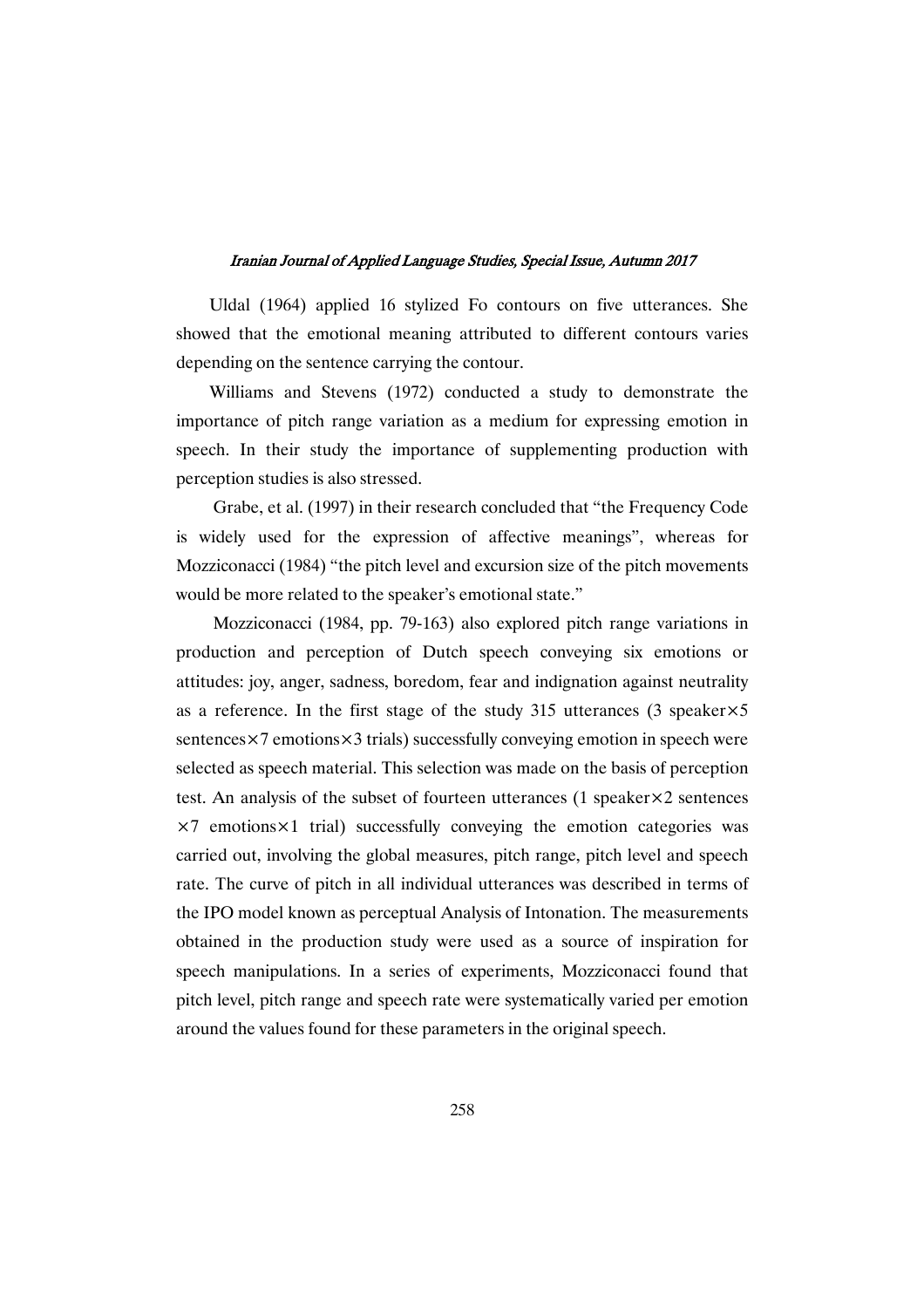Ladd et al. (1985) explored prosodic cues to emotional states. It was indicated that not only Fo range and voice quality had strong effects on listener's influences of the arousal-related state of the speaker, but also on inference of cognitively related attitudes and emotions. Ladd (1985) also came to the conclusion that three prosodic cues: Fo range, voice quality and type of pitch contour function independently of each other for conveying emotion and attitude in speech.

Scherer (1990) conducted the most detailed study. He expressed the need for a combination of production and perception studies in order to make progress in understanding emotional vocal communication. Scherer (1990) applied different techniques to simulate standard emotions like anger, sadness and joy to test how well subjects can identify those emotions from their acoustic signals. Conducting another study on Dutch and Hungarian languages Scherer (1995) by testing assumptions concerning intonation theories, reached conclusions very similar to Mozziconacci's (1995).

Tickle (1990) conducted cross-cultural studies of emotional expressions. She distinguishes the two influences of biological factors, leading to the expectation of universal expression of emotions across cultures, and culturally determined factors, leading to expectations of influences in expression between cultures.

Laver (1995) explored the prosodic function of emotional speech based on linguistic and a paralinguistic components. He said that the choice of contour would be more related to the type of sentence, while the pitch level and excursion size of the pitch movements would be more related to the speaker's emotional state. The role of intonation contour in conveying emotional state and meaning was also demonstrated in Grab et al. (1997). In their study, an orthogonal design was used, combining high and low preheads with three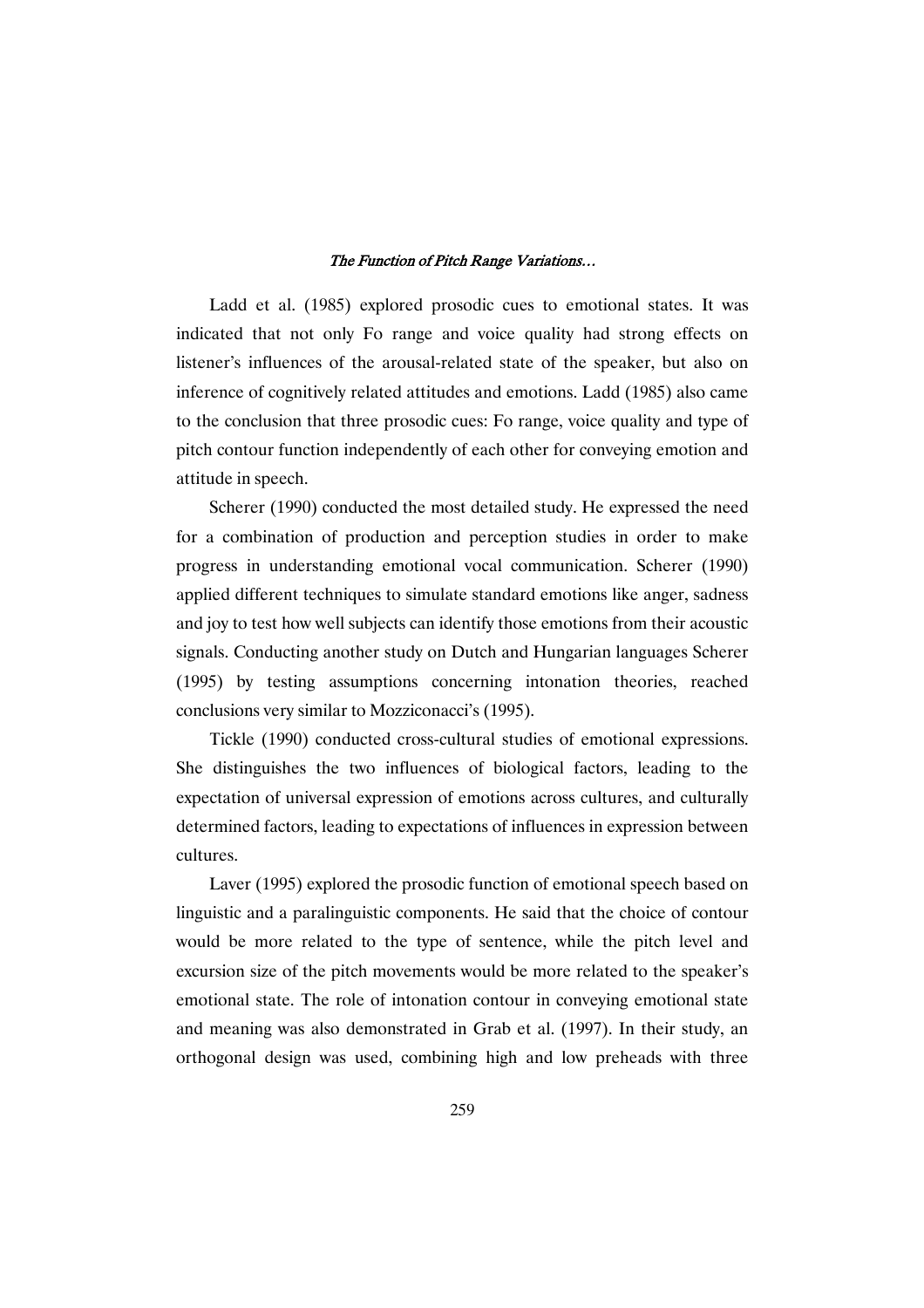Dutch pitch accents: H\*L, H\*LH and L\*H, which resulted in six experimental intonation contours. A perceptual experiment was conducted in order to test which of the contours would best convey friendliness, aloofness, irritation, uncertainty and politeness.

The study of correlation between prosodic features and emotional speech has been scarcely conducted in Persian. Veysi (1386/2007) in his study conducted an experimental research seeking various degrees of correspondence between prosodic cues (duration, pitch level and intensity) and paralinguistic information in some samples of speech in Persian. His analysis of all received data revealed strict correlation between prosodic features and paralinguistic information in Persian.

The present study along with the other related reviewed explorations promises new source of information for the investigation of long-time concerns in related fields.

# 3.Methodology

### 3.1. Material and Recordings

The experiment was set out to determine the extent to which the variables – pitch level and contour type-affected the arousal of different sensations in the listeners. To do so, a corpus prepared at two stages, i.e. production and perception. First, the production of samples is used to construct the data. The advantage of this method is that it contributes us to control and compare the acoustic variation in the same context for all suggested emotions in all participants. The disadvantage of this method is due to the fact that the given method of constructing data may have unnatural aspects. The corpus used in this study consisted of 150 emotional expressions. The samples analyzed in this study were uttered with any of the four emotions, i.e., anger, joy, sadness and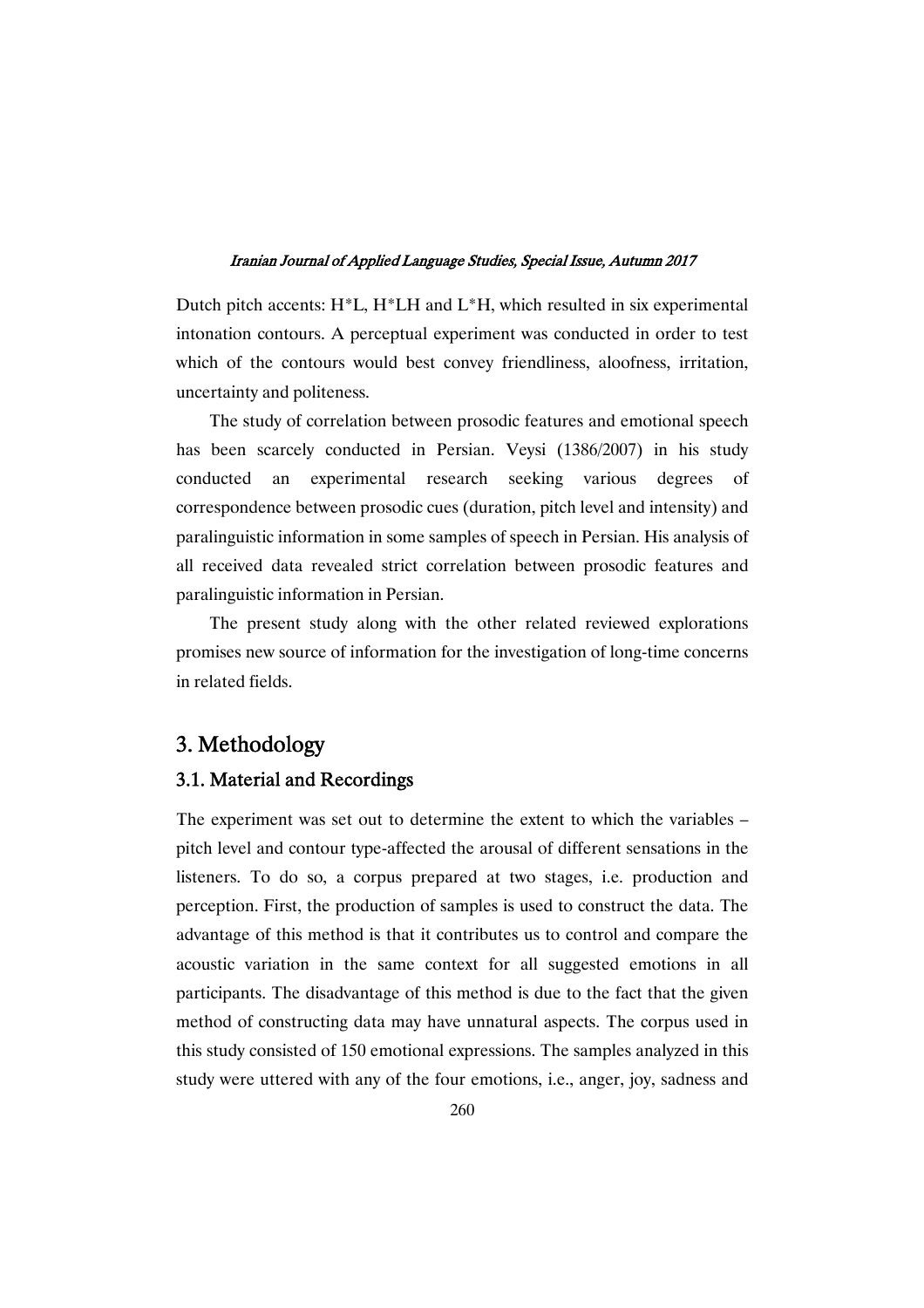neutral. 10 participants (5 males and 5 females) among the students from Payame Noor University of Ahvaz (aged between19-30) with no voice pathologies or abnormalities were used for producing the utterances. Each selected utterance was spoken several times in a neutral voice and several times with the related emotions of anger; joy and sadness and then they were recorded. The actors were not given instructions on how the sentences was to be read in terms of intensity, speed ,duration of vowel or pauses. To achieve realistic portrayal of emotion, the speakers were instructed to imagine a situational context in which the sentences could appear. At the second stage, the recorded utterances were played to the listeners in separate sessions. Subsequently, these recordings were subject to evaluation by a sample comprising 5o students majoring in English translation. 25 males and 25 females, chosen randomly and without intonation knowledge. They were of varying ages and sexes. The listeners were instructed to make any utterance that sounded as acted utterance or emphasized as unnatural. The emotional content was evaluated using 5 categories: neutral, joy, sadness, anger and unnatural or not recognizable emotional content. Only sample sentences recognized by at least 80% of all listeners were used for the parameter analysis. The utterances used for parameter analysis in the present research were evaluated as natural and the emotional content was deemed unambiguous. Once all the stages had been over, the tests were chosen and were significantly different for each emotion in terms of pitch level and contour pitch.

### 3.2. Measurement of Acoustic Parameters

The analysis of recorded samples was made by using acoustic analysis software praat, broadly used for prosodic studies. Considering the model of intonation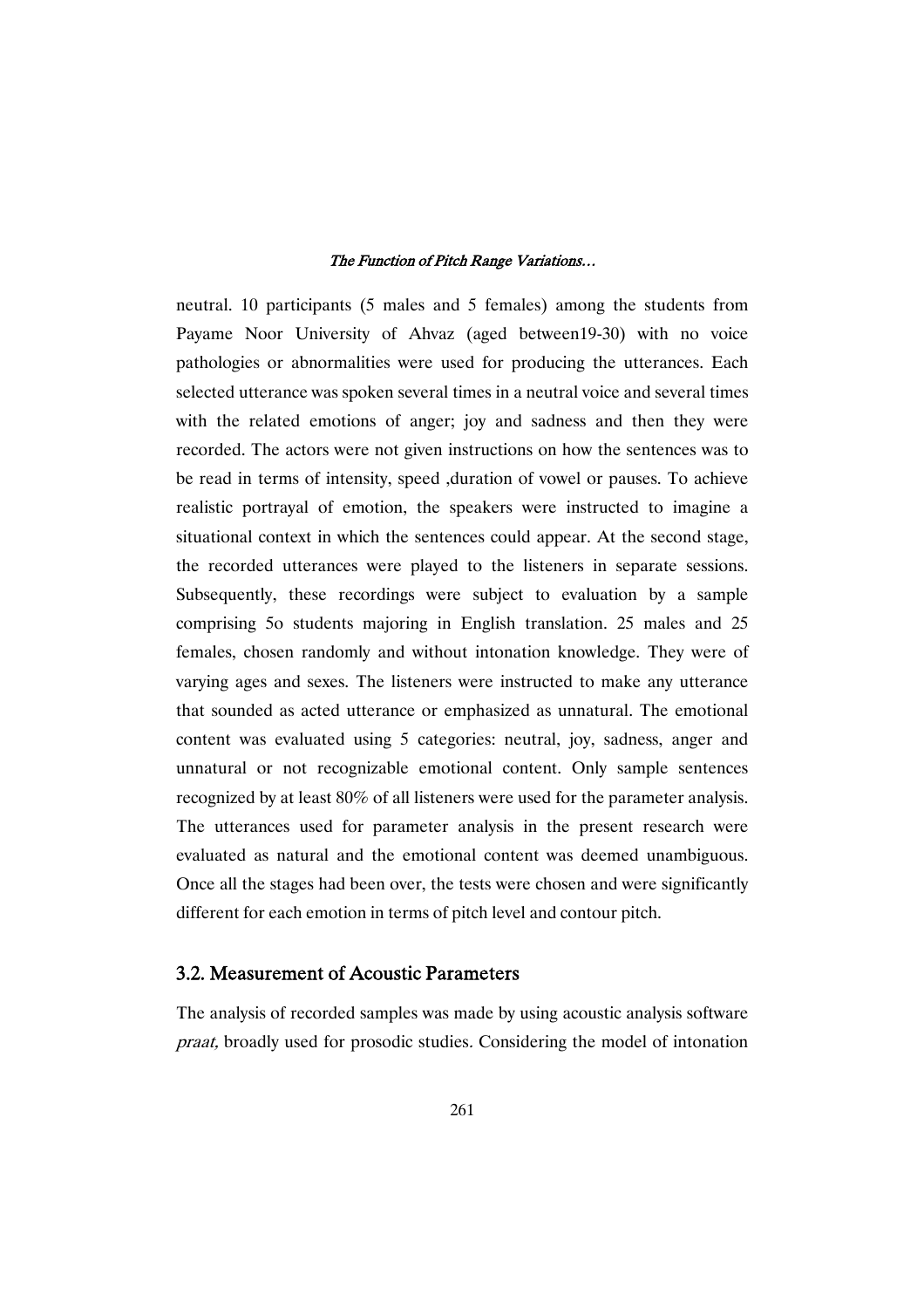in the present study, the rise and fall connection model, such parameters as pitch range and duration were measured from the corresponding label files.

The pitch contours of each utterance were measured using *Praat* (Boersma and Weenink, 2006) speech processing software. Global level statistics related to Fo (maximum-minimum) were calculated from Fo contours in each peak. All speakers' samples were acoustically analyzed via the pitch tracks and spectrogram using the mentioned software. As this stage was over, all scales were put in a matrix. Then, Statistical analysis of all measures related to each sample utterance contributed us to hypothesize that significant differences would be found between the acoustic cues used by the speakers to express emotions: neutral, sadness, joy and anger. Linear Regression was used to test the correlation between the variables.

Since this research is conducted in the framework of a model of intonation, it is appropriate to provide a brief description of the tilt model which we appealed to as the basis of this research.

# 4. Intonation Modeling

There are many different approaches to model intonation in speech analysis. One classification divides various models into acoustic, perceptual and linguistic models. Acoustic models aim to reproduce the intonation patterns in a compact way. The perceptual models concentrate on those intonation events, which are the most relevant perceptually. The linguistic approach treats intonation contours as a part of the linguistic structure. Considering intonation data concerning emotional speech within the theoretical framework of approaches to intonation contributes us to understand which meaningful variations, as mentioned in [3.2] help to convey emotion in speech. The model for our study was selected due to its compactness and assumed suitability for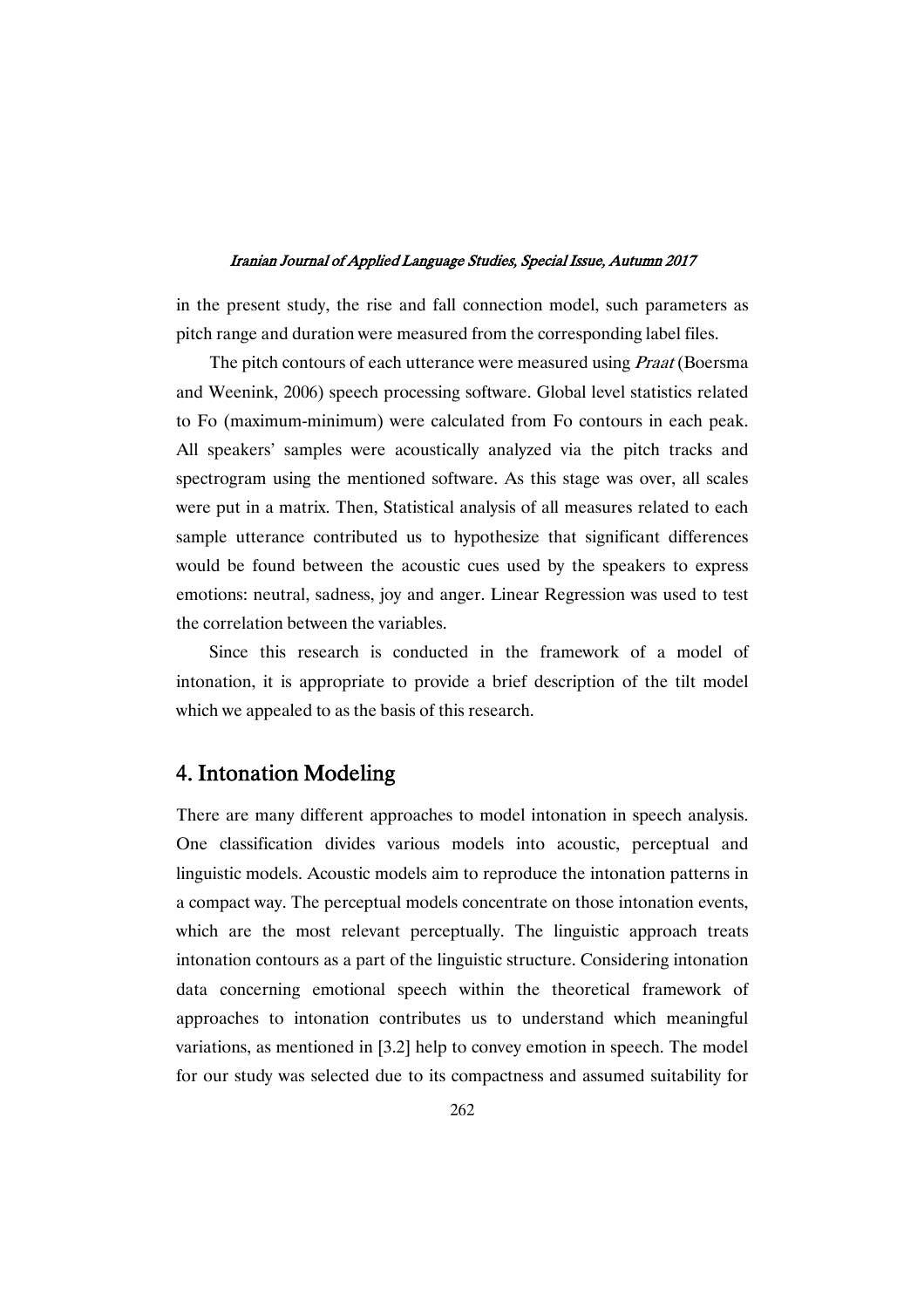the acoustic analysis of isolated sentences. The chosen model is the *tilt* model (Taylor: 1998, 2000 and 2009) for processing pitch range variation. In the following section brief details of the tilt model provided.

### 4.1. The Intonation Model

In this section we introduce the intonation model which is designed specifically to facilitate automatic intonational processing of speech. In this model, intonation is represented as a linear sequence of events, which can be pitch accents or boundary tones. In the model, intonation is characterized by a sequence of phonetic intonational events. The basic unit in the model is the intonational event. Events occur as instants with nothing between them ,as opposed to segmental based phenomena where units occur in a contagious sequence. The basic types of intonational events are *pitch accents* (denoted by the letter a ) and *boundary tones* (denoted by the letter b). Pitch accents are Fo excursions associated with syllables which are used by the speaker to give some degree of emphasis to a particular word or syllable. In the *til*t model, boundary tones are rising Fo excursions which occur at the edges of intonational phrases. A combination of event ab occurs when a pitch accent and boundary tone occur so close to one another that only a single pitch movement is observed. Each event has a rise and fall component which can vary in size. Some events have a zero rise or zero fall component indicating that they only have a fall or a rise respectively. The middle of the event is defined as the end of the rise component or start of the fall component. Each event is characterized by tilt parameters, which describe its Fo shape. This model can be regarded as a phonetic model of intonation in that it describes the intonational phenomena observable in an Fo contour.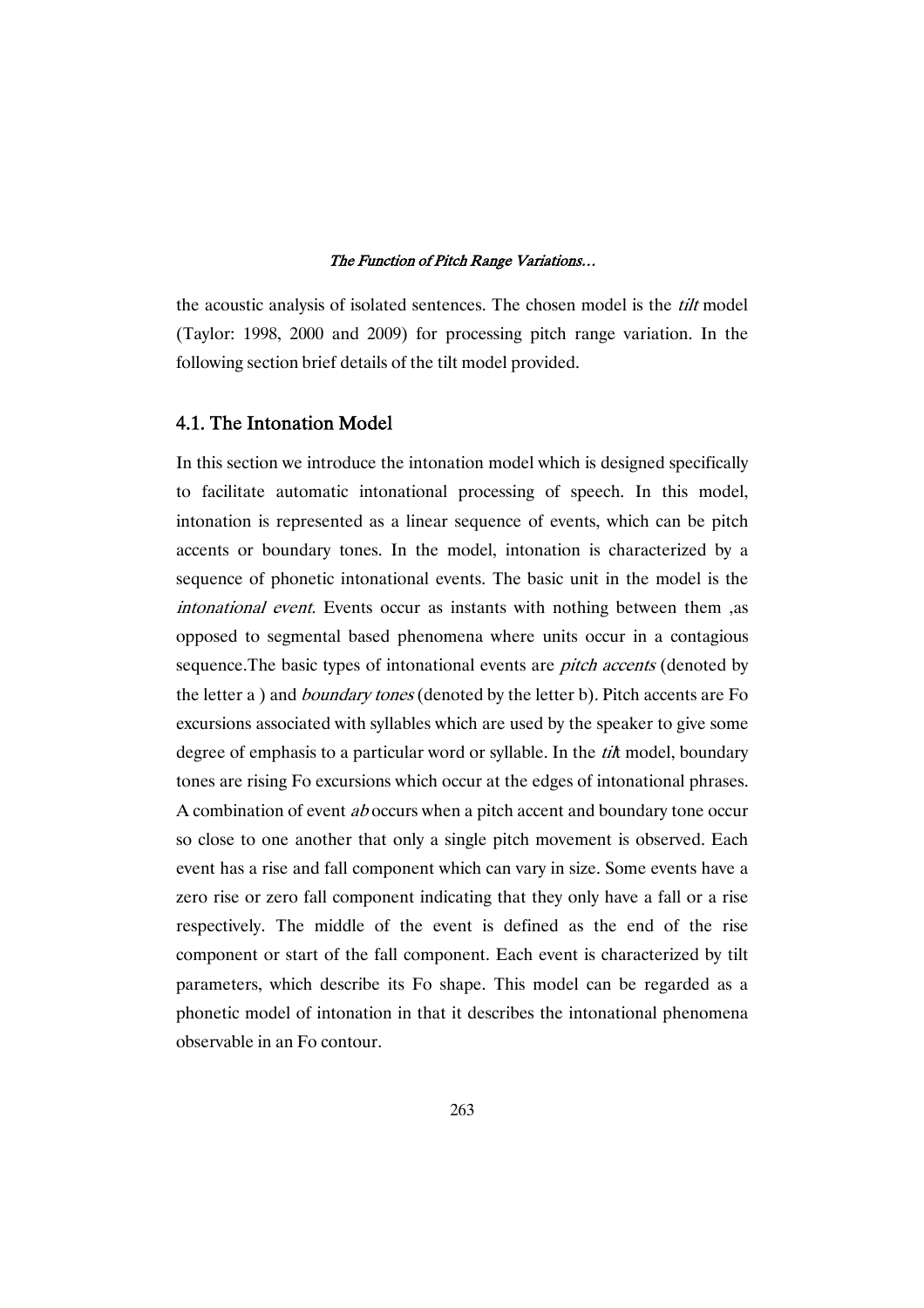In this study, the acoustic parameters of the first three peaks, representing rise and fall components, were calculated. Events  $a$  and  $b$  in each part are measured separately. Intonational events are represented in figure (1).



Figure 1. *Intonational Events in the Intonational Model* (Taylor, 2009, p.122)

The model facilitates automatic intonational processing. It follows up different stages. The first stage in automatic analysis is to find the events from the waveform. Waveforms are parameterized into Fo and energy. The parameters for each of the events are derived. This stage uses an algorithm which examines each event and fits rise or fall shapes by minimizing the error between original contour and the fitted shape. The results of this process are that each event is now described as a rise shape, a fall shape or a rise followed by a fall shape. This parameterization produces a representation in terms of the model, known as the rise/fall connection (RFC model).

# 5.AnalysisofData

Each utterance is analyzed in terms of emotion and sex of the participants as independent variables and peaks and the rise/fall half of each peak as dependent variables. The null hypothesis is considered with regard to the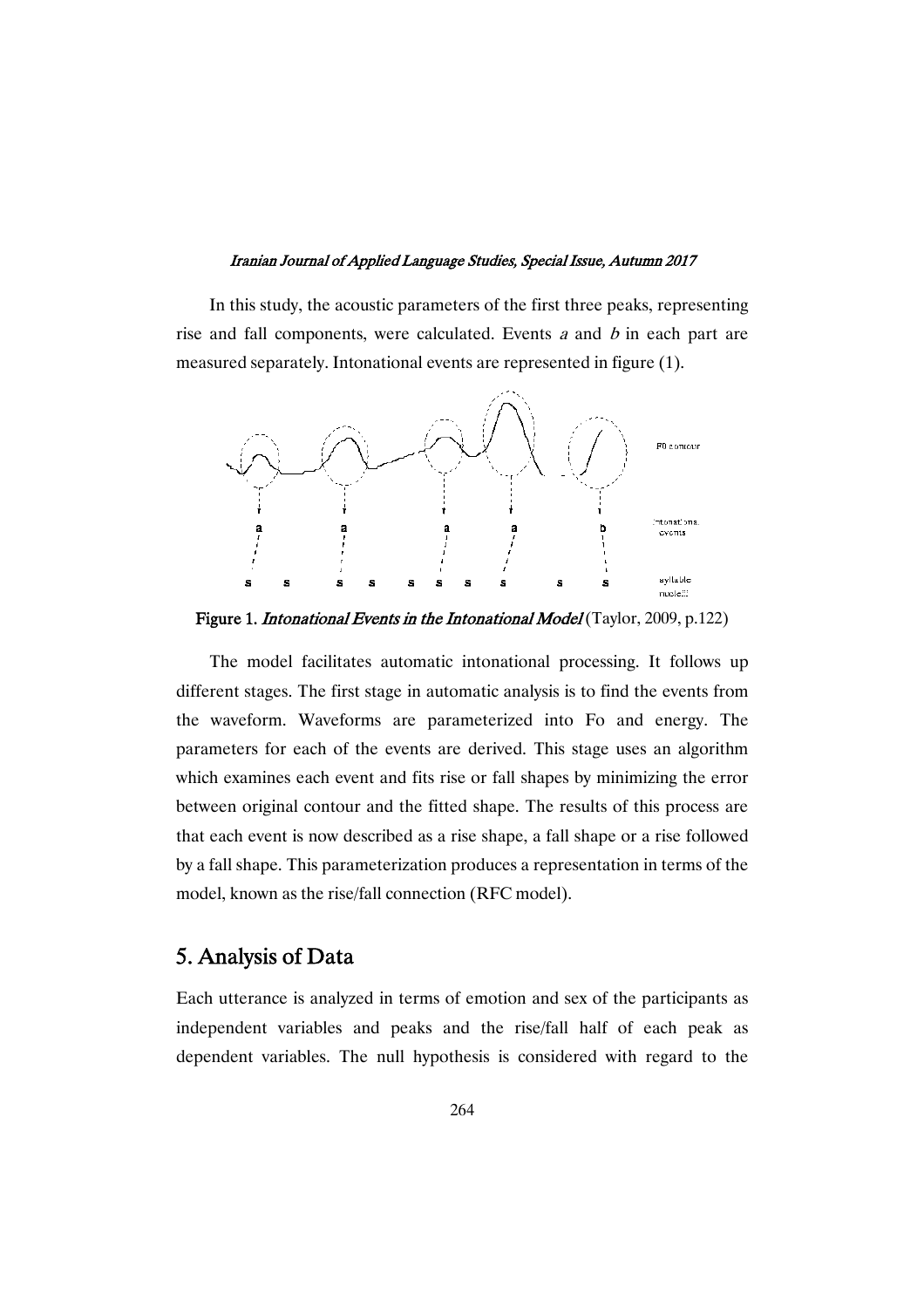interface between the given two variables supported by descriptive and inferential statistics. The significance level given in different tables will determine the kind of the hypothesis. The sig. level is set to be less than 0.05  $(p<0.05)$ . A diagram of the average of each parameter in both halves of the same peak will also be shown.

We also aimed to seek the correlation between the intended emotions and the given acoustic parameters in the rise half and fall half of the first peak of all given samples taken out of the emotional speech based on the method noted in [2-4]. We restricted our work to present descriptive statistical results of the given variables in the first peak of one utterance, say the fourth one. For limitation of space we will confine our work to the results made for other peaks in the given utterances.

Notice the following sample utterances:

- (1) befarm?id! Hame montazere £oma budim. Come in! Every body's been waiting for you.
- (1) jeddi migi! Az ? u da:vat be kar kardan You're kidding! He was called to a job.
- (2) VaGe?an!?emruz mehmun darim. Really! We have guest today.
- (3) be salamat! Farda mibinamet. Bye! See you tomorrow.
- (5) javad ?az safar barga£t xune! Javad returned from a trip!

In the following figures, the spectrographs of the first peak of the sample 1 for three emotions i.e., joy; anger and sadness, compared with neutral expression as a baseline are given: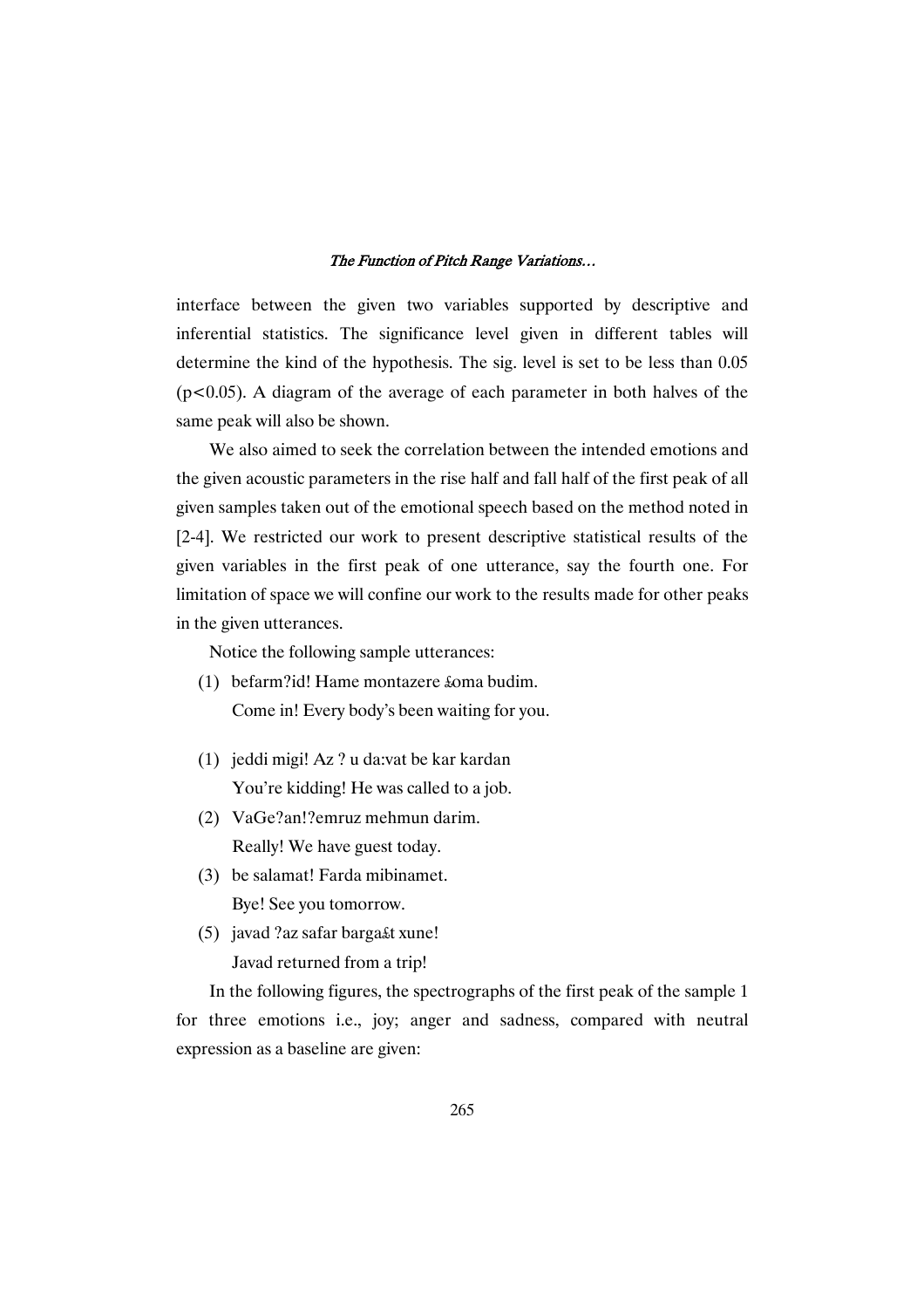

Iranian Journal of Applied Language Studies, Special Issue, Autumn 2017

Figure 3. The Spectrograph of the First Peak, Befarm?Id, for Neutral Utterance of Sample 1



Figure 4. The Spectrograph of the First Peak, Befarm?id, for Sadness Expression of Sample 1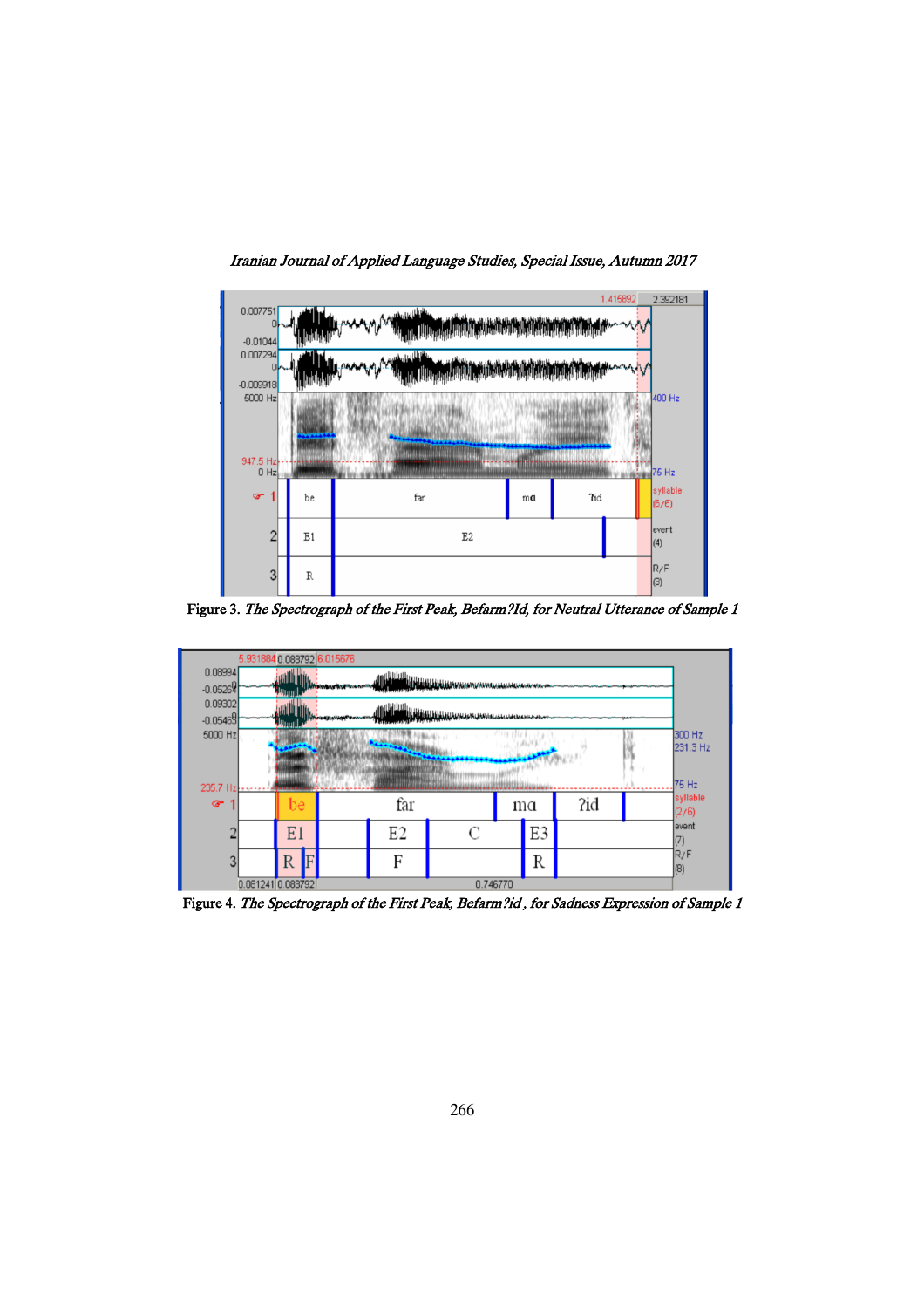

Figure 5. The Spectrograph of the First Peak, Befarma?id, for Anger Expression of Sample 1



Figure 6. The Spectrograph of the First Peak, Befarm?id, for Joy Expression of Sample 1

In what follows, the interface between the acoustic parameters: duration, pitch range and tilt and the portrayed emotions will be explored in details.

### 5.1. Duration and its Interface with the Emotions

Statistical results of the variables of one peak are initially presented in the same (fourth) utterance for all intended emotions. Then, total results of all samples will be illustratively presented.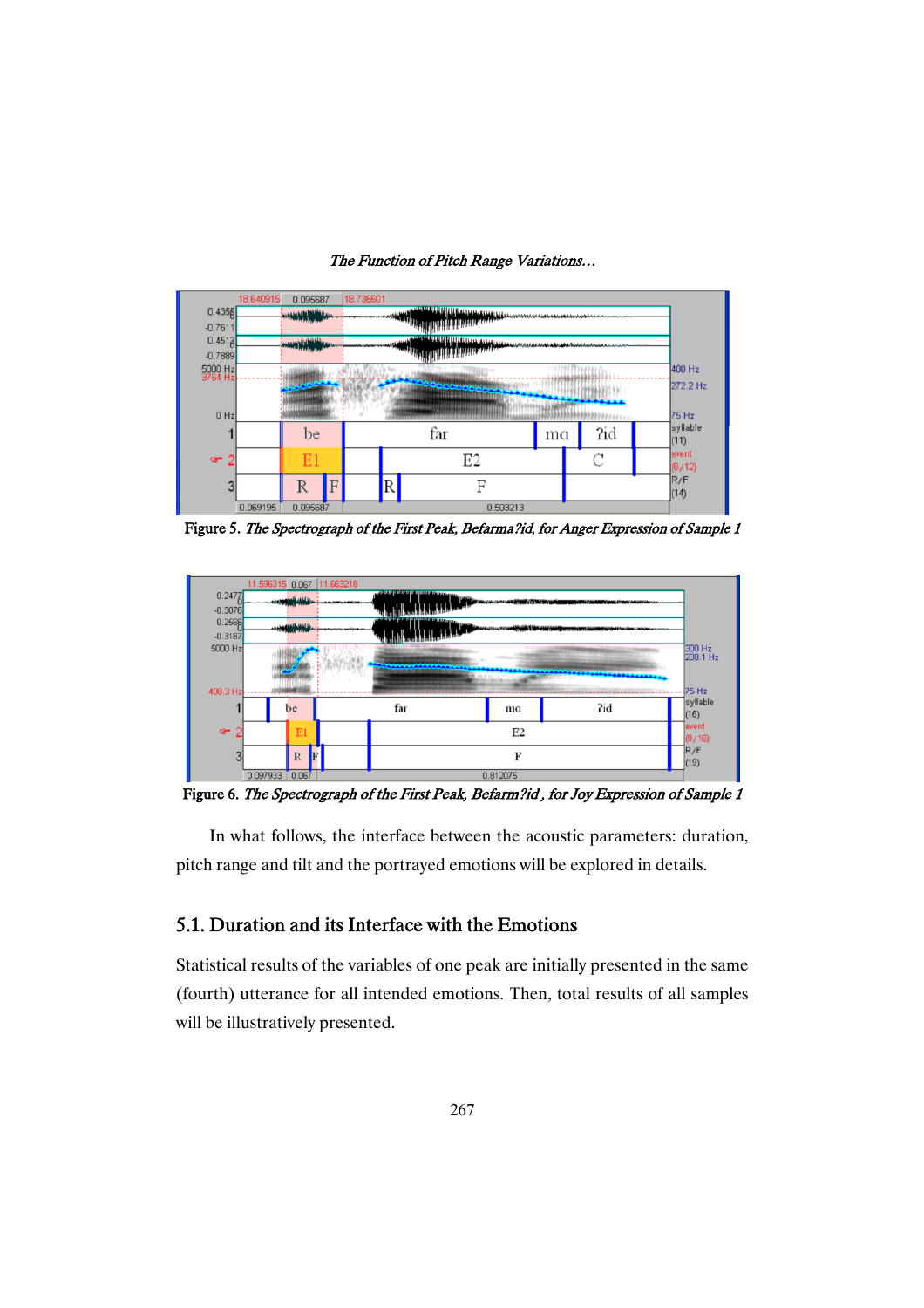A- Null hypothesis about the duration: the duration of utterance in the first peak (first / second half) of the fourth sample to be bound to emotions e.g. sadness, joy and anger in males and females showed no significant difference.

Counter hypothesis: the duration in the first peak (first/second half) of the same utterance to be related to the emotions sadness, joy and anger in males and females showed significant difference.

Statistical data of duration in the first peak of the fourth utterance "befarmâ?id! hame montazere šomâ budim." is given in the table below.

| Table 1. Statistical Data of Duration and its Correlation with Intended Emotions in the |
|-----------------------------------------------------------------------------------------|
| First Peak of the Utterance (1)                                                         |

| Half        | <b>Sex</b> | <b>Neutral</b> | Emotion | Estimation of<br>coefficient | estimation | Variance of Standardized<br>coefficient | Statistical<br>hypothesis | Significance<br>level |
|-------------|------------|----------------|---------|------------------------------|------------|-----------------------------------------|---------------------------|-----------------------|
|             |            |                | sadness | $-230$                       | .67        | $-.590$                                 | $-3.345$                  | .007.5                |
|             | Female     | .618           | Joy     | $-.298$                      | 074        | $-.765$                                 | $-463$                    | .002                  |
|             |            |                | anger   | $-.426$                      | .065       | $-1.098$                                | $-6.656$                  | 1                     |
|             | Male       |                | sadness | $-.168$                      | .180       | $-.327$                                 | $-.957$                   | .366                  |
|             |            | .532           | joy     | $-.239$                      | .169       | $-.449$                                 | $-1.337$                  | .199                  |
| first half  |            |                | anger   | $-.388$                      | .169       | $-.751$                                 | $-2.205$                  | .049                  |
|             | Female     | .142           | sadness | .342                         | .101       | .807                                    | 3.324                     | .010                  |
|             |            |                | joy     | .386                         | .103       | .915                                    | 3.754                     | .006                  |
|             |            |                | anger   | .192                         | .103       | .454                                    | 1.864                     | .099                  |
| second half |            | .706           | sadness | $-.410$                      | .182       | $-.725$                                 | $-2.259$                  | .059                  |
|             | Male       |                | joy     | $-.327$                      | .182       | $-.578$                                 | $-1.800$                  | .111                  |
|             |            |                | anger   | $-.378$                      | .167       | $-684$                                  | $-2.112$                  | .072                  |

As seen in table 1, significant difference was found between the duration and the emotions e.g. joy and sadness in females in the first peak of the fourth sample. The results summarized in table 2 also indicate the significant correlation between the two given variables.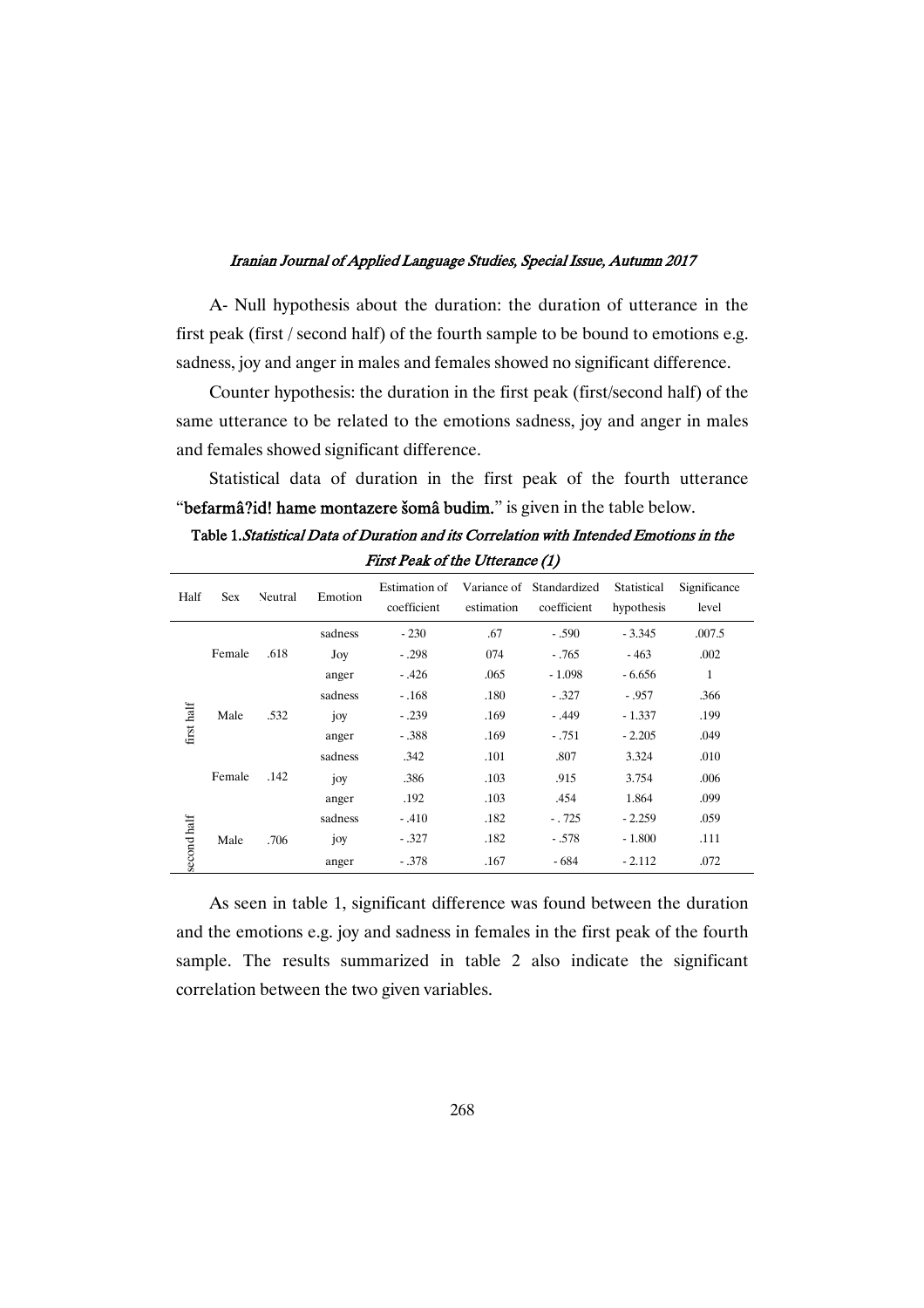|                          |                |                |            |         |         |             | Standardized | Significance |
|--------------------------|----------------|----------------|------------|---------|---------|-------------|--------------|--------------|
| Utterance Peak Half      |                |                | <b>Sex</b> | Emotion | Neutral | Coefficient | Coefficient  | Level        |
| $\mathbf{1}$             | $\overline{c}$ | $\overline{2}$ | Female     | Joy     | .214    | .162        | .788         | .027         |
| $\mathbf{1}$             | 3              | $\mathbf{1}$   | Female     | Anger   | .425    | $-.233$     | $-.699$      | .027         |
| $\overline{c}$           | $\mathbf{1}$   | $\mathbf{1}$   | Female     | Joy     | .178    | .465        | .844         | .019         |
| $\overline{c}$           | $\mathbf{1}$   | $\mathbf{1}$   | Female     | Anger   | .189    | .410        | .727         | .031         |
| $\overline{c}$           | $\overline{c}$ | $\mathbf{1}$   | Female     | Sadness | .129    | .207        | .917         | .013         |
| 3                        | $\overline{2}$ | $\mathbf{1}$   | Male       | Sadness | .127    | .194        | .975         | .010         |
| 3                        | 3              | $\mathbf{1}$   | Male       | Sadness | .131    | .284        | .729         | .045         |
| $\overline{4}$           | $\mathbf{1}$   | $\mathbf{1}$   | Female     | Sadness | .618    | $-.229$     | $-.589$      | .009         |
| $\overline{4}$           | $\mathbf{1}$   | $\mathbf{1}$   | Female     | Joy     | .619    | $-.298$     | $-.775$      | .006         |
| $\overline{\mathcal{L}}$ | $\mathbf{1}$   | $\mathbf{1}$   | Female     | Anger   | .618    | $-419$      | $-1.088$     | 00.6         |
| $\overline{4}$           | $\mathbf{1}$   | 2              | Female     | Sadness | .129    | .340        | .808         | .014         |
| $\overline{4}$           | $\mathbf{1}$   | $\overline{c}$ | Female     | Joy     | .127    | .384        | .919         | .008         |
| $\overline{4}$           | 3              | $\overline{c}$ | Female     | Sadness | .159    | .357        | .923         | .016         |
| 5                        | $\mathbf{1}$   | $\mathbf{1}$   | Female     | Anger   | .184    | .228        | .990         | .008         |
| 5                        | $\mathbf{1}$   | $\mathbf{1}$   | Male       | Joy     | .359    | $-.054$     | $-.525$      | .038         |
| 5                        | $\mathbf{1}$   | $\mathbf{1}$   | Male       | Anger   | .348    | $-.118$     | $-1.060$     | .007         |
| 5                        | 3              | $\overline{c}$ | Male       | Sadness | .217    | $-.089$     | $-.907$      | .004         |
| 5                        | 3              | $\overline{c}$ | Male       | Joy     | .211    | $-.058$     | $-.6040$     | .035         |
| 5                        | 3              | $\overline{c}$ | Male       | Anger   | .211    | $-.096$     | $-.888$      | .006         |

Table 2. Statistical Data of the Total Significant Correlation Between the Duration and Intended Emotions in Three Peaks of all Samples

As seen in table 2 there is a significant correlation between the two variables in the given samples. Thuso, the null hypothesis was rejected.

The total result show that the differences statistically considered to be significant are not the same for all utterances. Significant difference was only found for 25% of the related cases which was mostly observable for the emotions: joy and anger in females.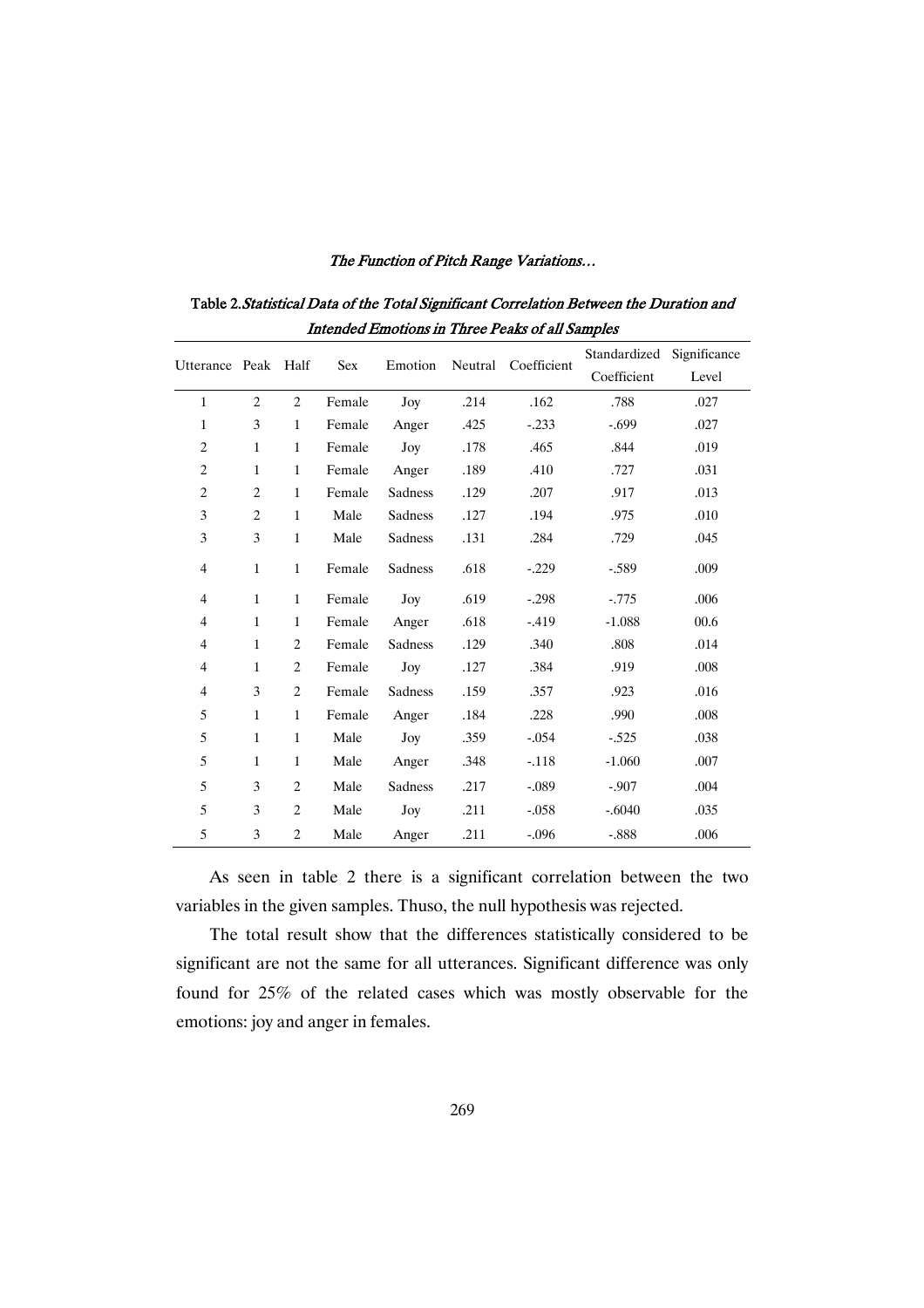### 5.2. Pitch Range and Its Interface with the Emotions

In the following part the correlation between two variables, the pitch range and the given emotions, will be investigated in the first sample.

A- Null hypothesis about the pitch range: the pitch range of utterance in the first peak (first/second half) of the first sample to be bound to emotions e.g., sadness, joy and anger in males and females showed no significant difference.

Table 3. Statistical Data of the Pitch Range and Its Correlation with the Intended Emotions in the First Peak of Utterance (4)

| Half        | <b>Sex</b> | Neutral | Emotion | Estimation of<br>coefficient | Variance of<br>estimation | Standardized Statistical<br>coefficient | hypothesis | Significance<br>level |
|-------------|------------|---------|---------|------------------------------|---------------------------|-----------------------------------------|------------|-----------------------|
|             |            |         | sadness | 4.985                        | 29.331                    | .023                                    | .170       | .869                  |
|             | Female     | 83.850  | Joy     | 200.417                      | 29.331                    | .933                                    | 6.833      | .000                  |
| first half  |            |         | Anger   | $-13.683$                    | 29.331                    | $-.064$                                 | $-.467$    | .653                  |
|             |            |         | sadness | $-12.205$                    | 11.400                    | $-.268$                                 | $-1.071$   | .316                  |
|             | Male       | 30.405  | Joy     | 12.728                       | 11.400                    | .279                                    | 1.116      | .297                  |
|             |            |         | Anger   | 31.295                       | 11.400                    | .687                                    | 2.745      | .025                  |
|             |            | 35.467  | Sadness | 93,000                       | 66.543                    | .388                                    | 1.398      | .200                  |
|             | Female     |         | Joy     | 221.800                      | 66.543                    | .926                                    | 3.333      | .010                  |
|             |            |         | Anger   | 131.000                      | 66.543                    | .547                                    | 1.969      | .085                  |
| second half |            |         | sadness | 17.933                       | 13.404                    | .274                                    | 1.338      | .218                  |
|             | Male       | 22.567  | Joy     | 26.000                       | 13.404                    | .398                                    | 1.940      | .088                  |
|             |            |         | Anger   | 67.933                       | 13.404                    | 1.040                                   | 5.068      | .001                  |

As represented in table 3 the difference between the pitch range and the emotions e.g., joy and anger for females and males in the first and second half of the fourth utterance is significant thus, the null hypothesis is refuted and the given parameter is significant statistically.

The results summarized in table 4, in appendix, reveal some further cases of correlation between the pitch range and the intended emotions in three peaks of all given sample.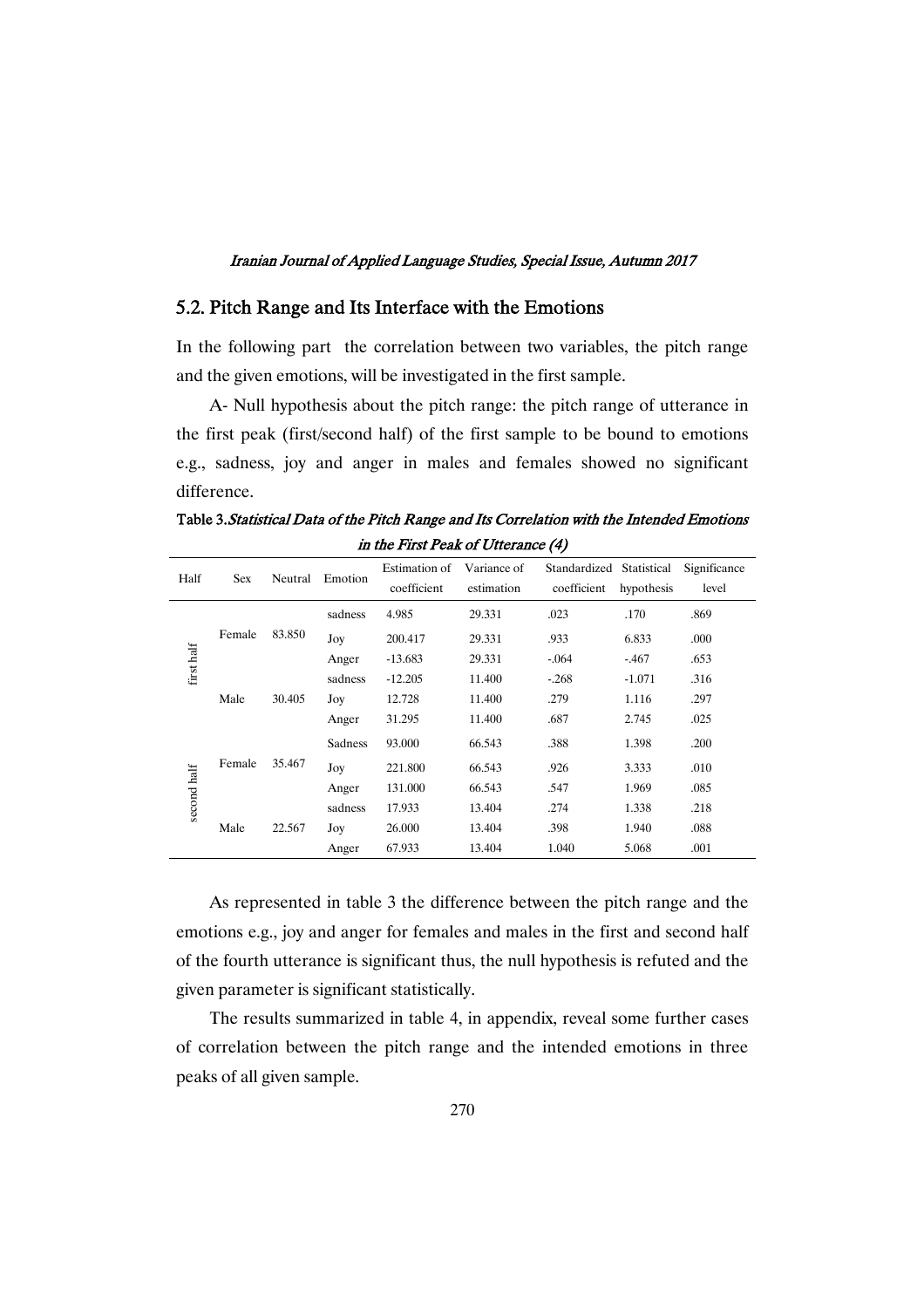### 5.3. Rise and Fall of Pitch Contours and Its Correlation with the Emotions

We previously stated in [5] how the tilt parameters for each of the events are derived and calculated. To have more control over the variables under analysis, the previous method, considering the sig. level and the null hypothesis is appealed to analyze the data. As it has been done for [5-2] and [5-1] we primarily base our analysis on the first peak of sample (4).

A- Null hypothesis about the tilt: the tilt of utterance in the first peak (first /second half) of the fourth sample to be bound to emotions e.g., sadness, joy and anger in males and females showed no significant difference.

Counter hypothesis: the tilt in the first peak (first/second half) of the same utterance to be related to the emotions sadness, joy and anger in males and females showed significant difference.

The following table shows the descriptive statistics of the tilt and its effect on the intended emotions.

Table 5. Statistical Data of the Tilt (Rise/Fall) and Its Significant Relation with Sad in the First Peak of the Utterance (4)

| Half                                          | <b>Sex</b> | Neutral | Emotion | Estimation of<br>coefficient | Variance of<br>estimation | Standardized<br>coefficient | Statistical<br>hypothesis | Significance<br>level |
|-----------------------------------------------|------------|---------|---------|------------------------------|---------------------------|-----------------------------|---------------------------|-----------------------|
|                                               |            |         | sadness | $-.499$                      | .193                      | $-.613$                     | $-2.590$                  | .032                  |
|                                               | Female     | .383    | Joy     | $-.297$                      | .193                      | $-.366$                     | $-1.544$                  | .161                  |
|                                               |            |         | anger   | $-.809$                      | .193                      | $-.995$                     | $-4.201$                  | .003                  |
| rise (tilt)                                   | Male       | .086    | sadness | $-.509$                      | .182                      | $-.849$                     | $-2.802$                  | .023                  |
|                                               |            |         | joy     | $-.158$                      | .182                      | $-.264$                     | $-.872$                   | .409                  |
|                                               |            |         | anger   | $-.273$                      | .182                      | $-.455$                     | $-1.501$                  | .172                  |
|                                               |            | .651    | sadness | $-.722$                      | .127                      | $-.815$                     | $-5.677$                  | .000                  |
|                                               | Female     |         | joy     | $-.876$                      | .127                      | - .988                      | $-6.881$                  | .000                  |
| $\operatorname{fall}\left(\text{tilt}\right)$ |            |         | anger   | $-.874$                      | .127                      | $-0.986$                    | $-6.871$                  | .000                  |
|                                               |            |         | sadness | .144                         | .298                      | .191                        | .483                      | .642                  |
|                                               | Male       | $-.085$ | joy     | $-.001$                      | .298                      | $-.002$                     | $-.004$                   | .997                  |
|                                               |            |         | anger   | $-.223$                      | .298                      | $-.297$                     | $-.749$                   | .475                  |

Table 5 indicates that there exists correlation between the given variables. Statistical results in table 5 indicate that the difference between the tilt and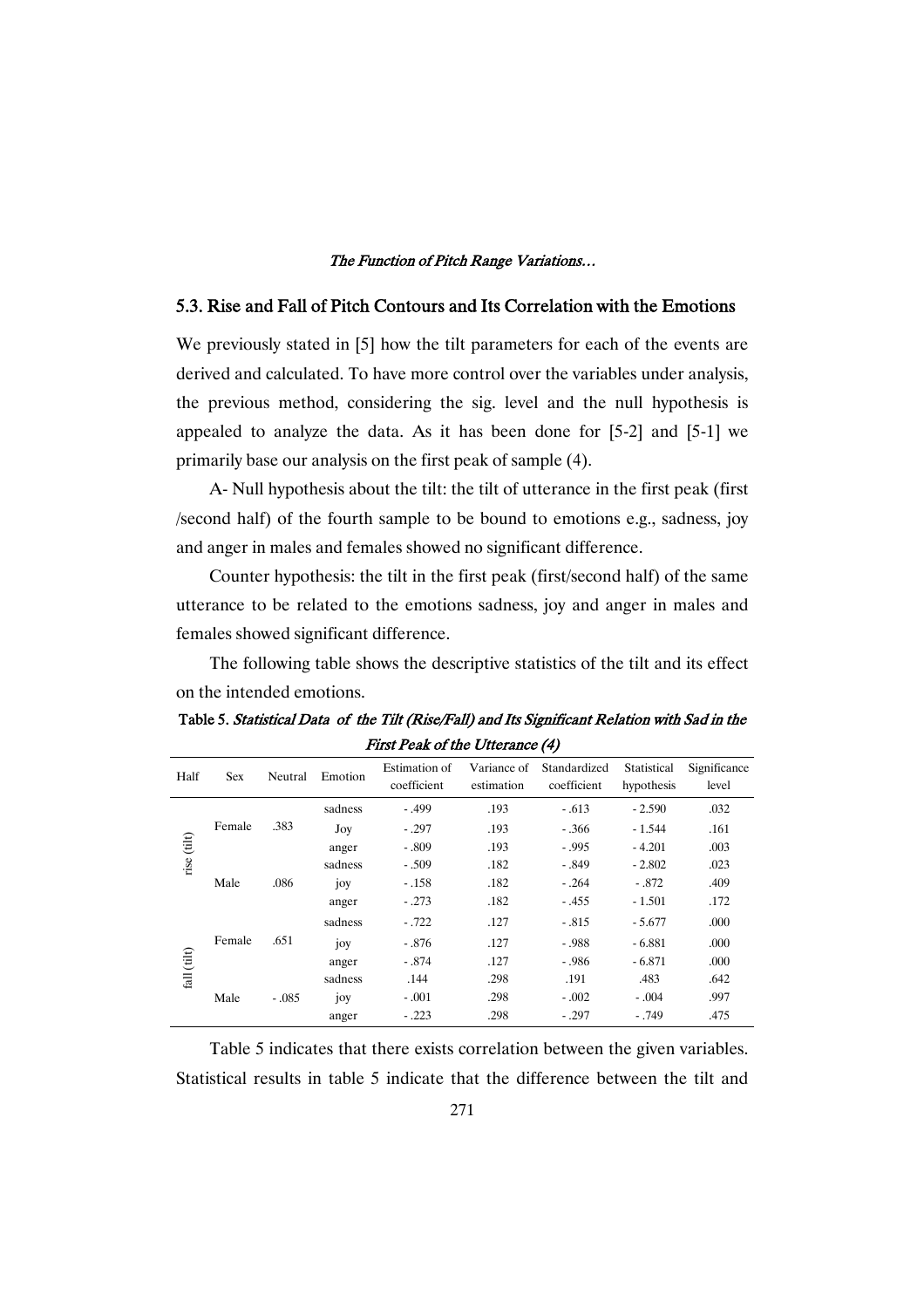intended emotions: joy, anger and sadness for females in the first half rise and fall rise of utterance (4) is significant. Thus the null hypothesis is rejected, that is, counter hypothesis is confirmed.

The total findings in table (6) show more cases of correlation between the rise –fall and the intended emotions.

| Utterance Peak |                | Tilt          | Sex    | Emotion | Neutral  | Variance of<br>Coefficient | Standardized<br>Coefficient | Significance Level |
|----------------|----------------|---------------|--------|---------|----------|----------------------------|-----------------------------|--------------------|
| $\mathbf{1}$   | $\mathbf{1}$   | Rising        | Female | Sadness | .576     | $-.564$                    | $-.734$                     | .041               |
| $\mathbf{1}$   | $\mathbf{1}$   | Rising        | Female | Anger   | .576     | $-.581$                    | $-0.755$                    | .037               |
| $\mathbf{1}$   | 3              | Rising        | Female | Sadness | .407     | $-572$                     | $-1.000$                    | .002               |
| $\mathbf{1}$   | 3              | Rising        | Female | Anger   | .407     | $-.402$                    | $-.703$                     | .016               |
| $\mathbf{1}$   | 3              | Falling       | Female | Anger   | .367     | $-504$                     | $-.771$                     | .039               |
| 3              | $\mathbf{1}$   | <b>Rising</b> | Female | Joy     | $-.888$  | .838                       | .870                        | .010               |
| 3              | $\mathbf{1}$   | <b>Rising</b> | Female | Anger   | $-.888$  | .653                       | .678                        | .032               |
| 3              | $\mathbf{1}$   | Rising        | Male   | Sadness | $-574$   | .934                       | .712                        | .044               |
| 3              | $\mathbf{1}$   | Rising        | Male   | Anger   | $-574$   | 1.058                      | .806                        | .027               |
| $\mathfrak{Z}$ | 3              | Rising        | Female | Sadness | $-.534$  | .568                       | .909                        | .009               |
| 3              | 3              | <b>Rising</b> | Female | Joy     | $-534$   | .452                       | .723                        | .026               |
| $\overline{4}$ | $\mathbf{1}$   | <b>Rising</b> | Female | Sadness | .383     | $-499$                     | $-.613$                     | .032               |
| $\overline{4}$ | $\mathbf{1}$   | Rising        | Female | Anger   | .383     | $-.809$                    | $-0.995$                    | .003               |
| $\overline{4}$ | $\mathbf{1}$   | Rising        | Male   | Sadness | .086     | $-.509$                    | $-.849$                     | .023               |
| $\overline{4}$ | $\mathbf{1}$   | Falling       | Female | Sadness | .651     | $-0.722$                   | $-.815$                     | .000               |
| $\overline{4}$ | $\mathbf{1}$   | Falling       | Female | Joy     | .651     | $-.876$                    | $-.988$                     | .000               |
| $\overline{4}$ | $\mathbf{1}$   | Falling       | Female | Anger   | .651     | $-.874$                    | $-.986$                     | .000               |
| $\overline{4}$ | 3              | Rising        | Male   | Sadness | $-127$   | $-0.374$                   | $-.537$                     | .004               |
| $\overline{4}$ | 3              | Rising        | Male   | Joy     | $-127$   | .342                       | .491                        | .006               |
| $\overline{4}$ | 3              | Rising        | Male   | Anger   | $-127$   | .303                       | .435                        | .011               |
| 5              | $\mathbf{1}$   | Falling       | Female | Anger   | $-0.396$ | .634                       | .731                        | .048               |
| 5              | $\overline{c}$ | Rising        | Female | Joy     | .308     | $-0.356$                   | $-.798$                     | .019               |
| 5              | $\overline{c}$ | Rising        | Female | Anger   | .308     | $-0.379$                   | $-.850$                     | .014               |

Table 6. Statistical Data of the Total Significant Correlation between the Tilt and the Emotions: Sadness, Joy and Anger in all Samples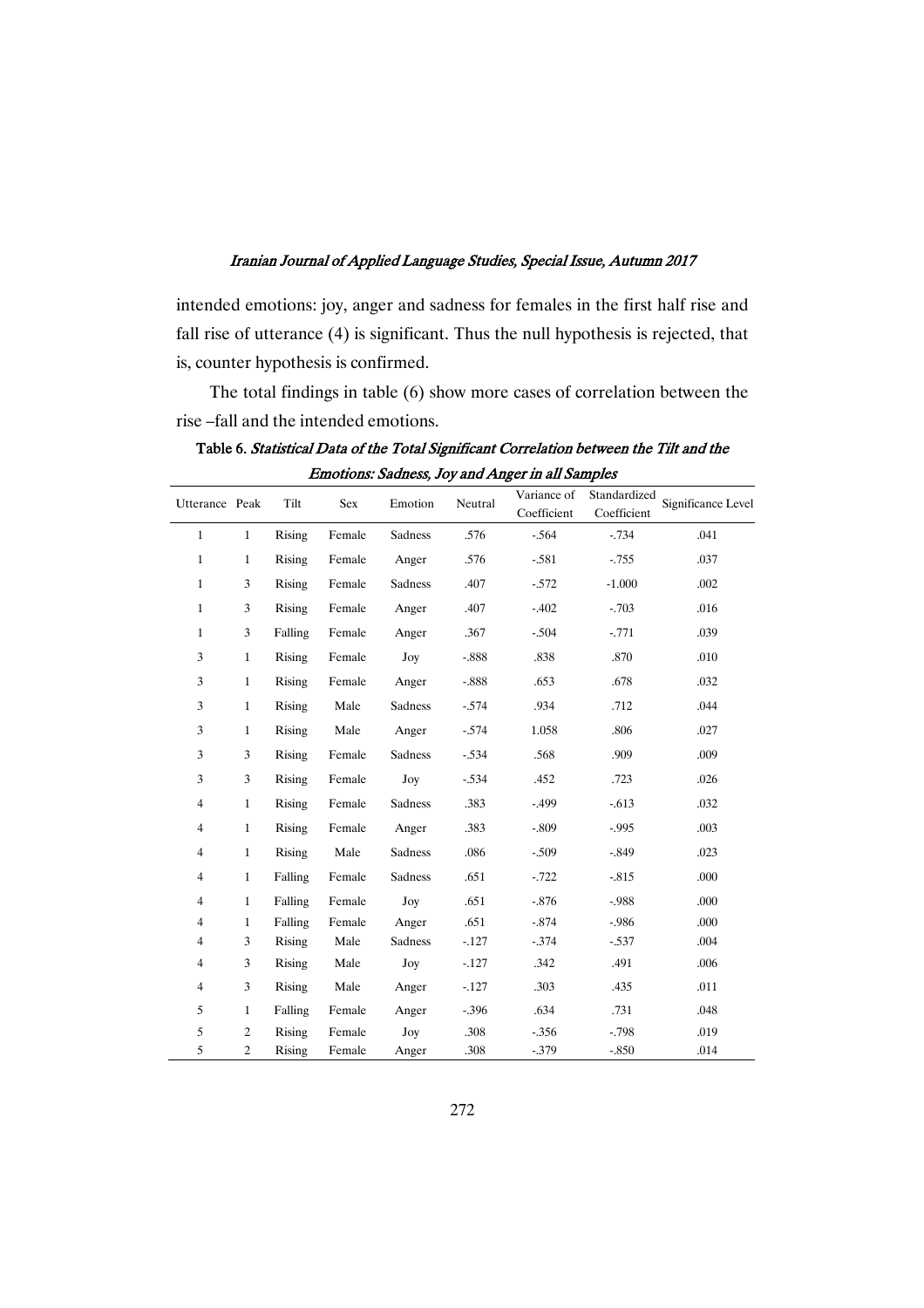The findings summarized in table (6) indicate that the differences statistically regarded to be significant are not the same for all samples. Significant difference was only found for 26% of the related cases which was generally observable for the intended emotions e.g. sadness, joy and anger. As it can be seen in table (6) the level of significance of the parameter tilt for the given emotions in females is more than males in all samples. There exists significant relation between the tilt (rise), rather than the tilt (fall) and the given emotions in all samples. Hence, the null hypothesis is rejected. In 64% of the other related cases no statistically significant difference was found between the tilt (rise/fall) and the intended emotions.

## 6. Results and Discussion

The study revealed that pitch range conveys substantial information about intended emotional states i.e., joy and anger and this parameter is more important than duration and tilt. Thus, among the given prosodic features pitch range is shown to be pivotal and introduces the function of these features as a kind of paralinguistic behavior. The pitch range parameter in most cases (90%) was statistically meaningful in deviating from neutral emotion to joy and anger. The duration in  $25\%$  and the tilt in  $26\%$  of the cases showed significant difference with the intended emotions in this research. These results are partly in accordance with the results of Mozziconacci (1995) and Scherer (1990) which showed that joy and anger correlated with higher pitch range in emotional speech in Dutch and Hungarian languages.

Turning to the results and total findings, it can thus be concluded that among the prosodic features, pitch range and tilt respectively and to a lesser extent duration showed statistically significant difference with the intended emotions.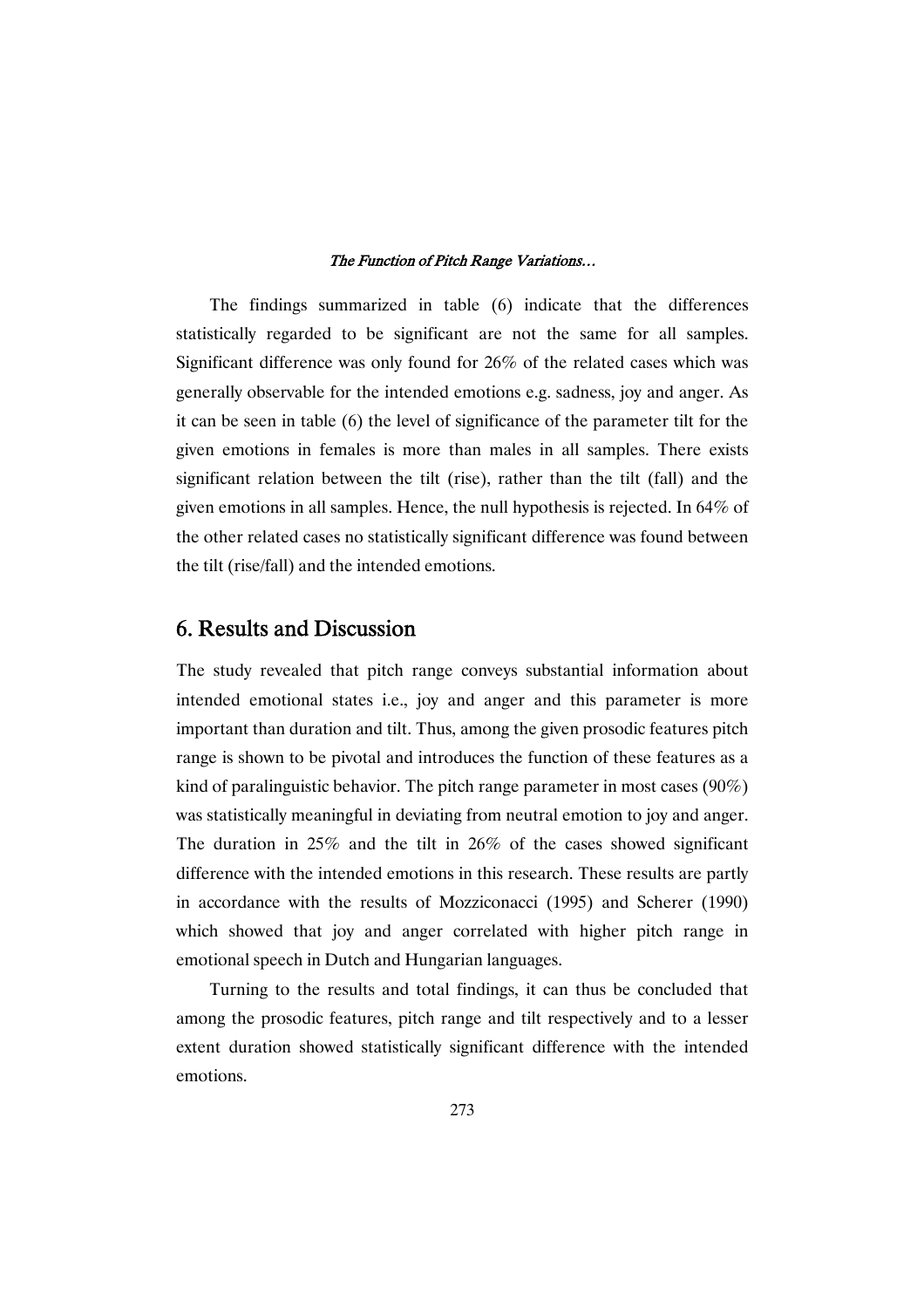The results of the study also showed that emotions with different features i.e., anger and joy or sadness and neutral have similar acoustic cues.

It is worth quoting that in some cases no significant difference was found between the intended emotions and the given parameters. It may be due to this fact that all emotions are, more or less, dependent on context for their interpretation. As Scherer (1995) said it is not to be expected that all the information about emotion is present in the acoustic signal, but they play the key role in emotional speech. We have finally come to this conclusion that research makers from a variety of background, e.g., psychology can fruitfully integrate prosody into their research. Such studies with greater scopes and larger set of samples can be promisingly a further step toward finding the nature of emotional speech in Persian.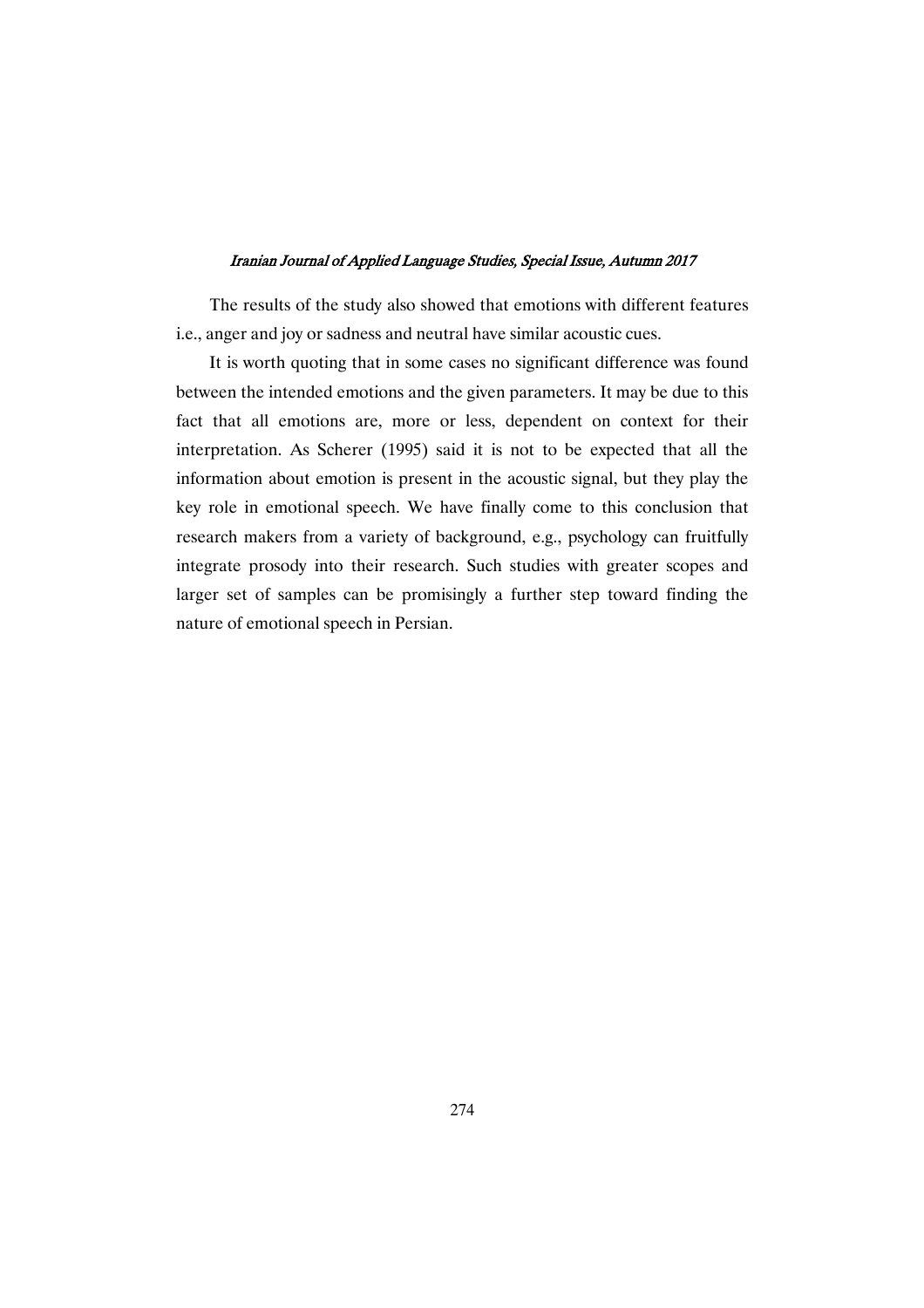# References

- Boersma, P., Weenink, D., (2006). Praat Speech Processing Software. Institute of phonetic science of the University of Amsterdam. http://www.praat.org
- Grabe, E., Gussenhoven, C., Hann, J., Marsi, E., Post, B. (1997). Preaccentual pitch and speaker attitude in Dutch. Language and Speech, (41), 64-86.
- Ladd, D. R., Silverman, K. E. A., Tolkmitt, F., Bergman, G., Scherer, K. R. (1985). Evidence for the independent function of Intonation Contour type, voice quality and Fo range in signaling speaker affect. Journal of the Acoustical Society of America. (78), 436-445.
- Laver, J. (1995),
- The Phonetic description of paralinguistic phenomena. Proceeding of the  $XIII<sup>th</sup>$ International Congress on Phonetic Sciences. Stockholm, Sweden, 144-153.
- Lyons, J. (1995). Linguistic semantics: An introduction. London: Cambridge University Press.
- Mozziconacci, J. L. (1984). Prosody and emotion. The Netherland: Leiden University.
- Mozziconacci, J. L. (1995). Pitch Variations and emotion in Speech. Proceeding of the XIII<sup>th</sup> International Congress on Phonetic Sciences, Stockholm, Sweden, Vol 1, 178-182.
- Scherer, K. R. (1990). *Emotional Expression in Speech and Music*. London: MacMillan.
- Scherer, K. R. (1995). Expression of emotion in voice and music. Journal of Voice, (9), 234-49.
- Taylor, A. P. (1992). A Phonetic model of English intonation: <sup>A</sup> thesis submitted for the degree of Doctor of Philosophy, UK: University of Edinburg.
- Taylor, A. P. (1993). Acoustic recognition of Intonation from Fo Contours using the rise/fall connection model. In Processing of Eurospeech, Berlin, 164-178.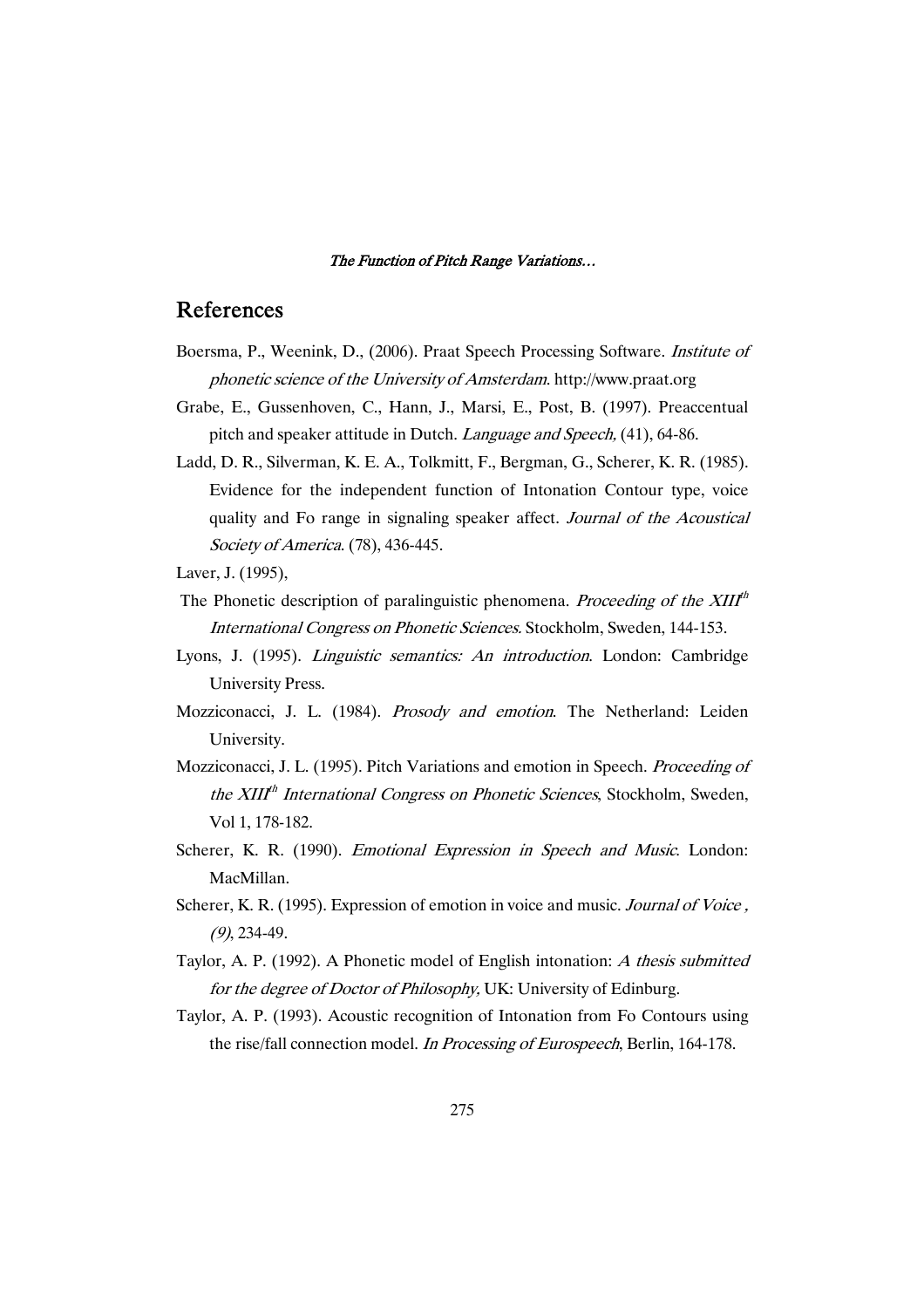- Taylor, A. P. (1995). The rise/fall Connection model of Intonation. Speech Communication, <sup>15</sup>,168-187.
- Taylor, A. P. (1998). The tilt Intonation model. Centre for speech Technology Research. University of Edinburg, UK.
- Taylor, A. P. (2000). Analysis and Synthesis of Intonation using the tilt model. Journal of the Acoustical Society of America. 107(3), 1703-1718.
- Taylor, A. P. (2009). Text to Speech synthesis. Cambridge: Cambridge University Press.
- Tickle, A. (1990), Cross-Language Vocalization of emotion, methodological issues. Proceedings of ICPHS <sup>99</sup>. San Francisco, USA, 305-308.
- Veisy, E. (1386/2007). Bæræsi-ye rabbet-ye beyn-e vizhegihay-e avashenakhti væ bæyane ævatef dær farsi: motale?-ye mowredi. (Investigating the relationship between applied acoustic features and the expression of emotions in Persian: A case study)", In the  $7^h$  Linguistics Conference, Iran, 143-165.
- Uldall, E.(1964). Dimensions of meaning in intonation. London:Longman
- Williams, S.C.E, and Stevens, K.N. (1972). Emotion and Speech: Some acoustical factors. Journal of the Acoustical Society of America. 52, 1240-1252.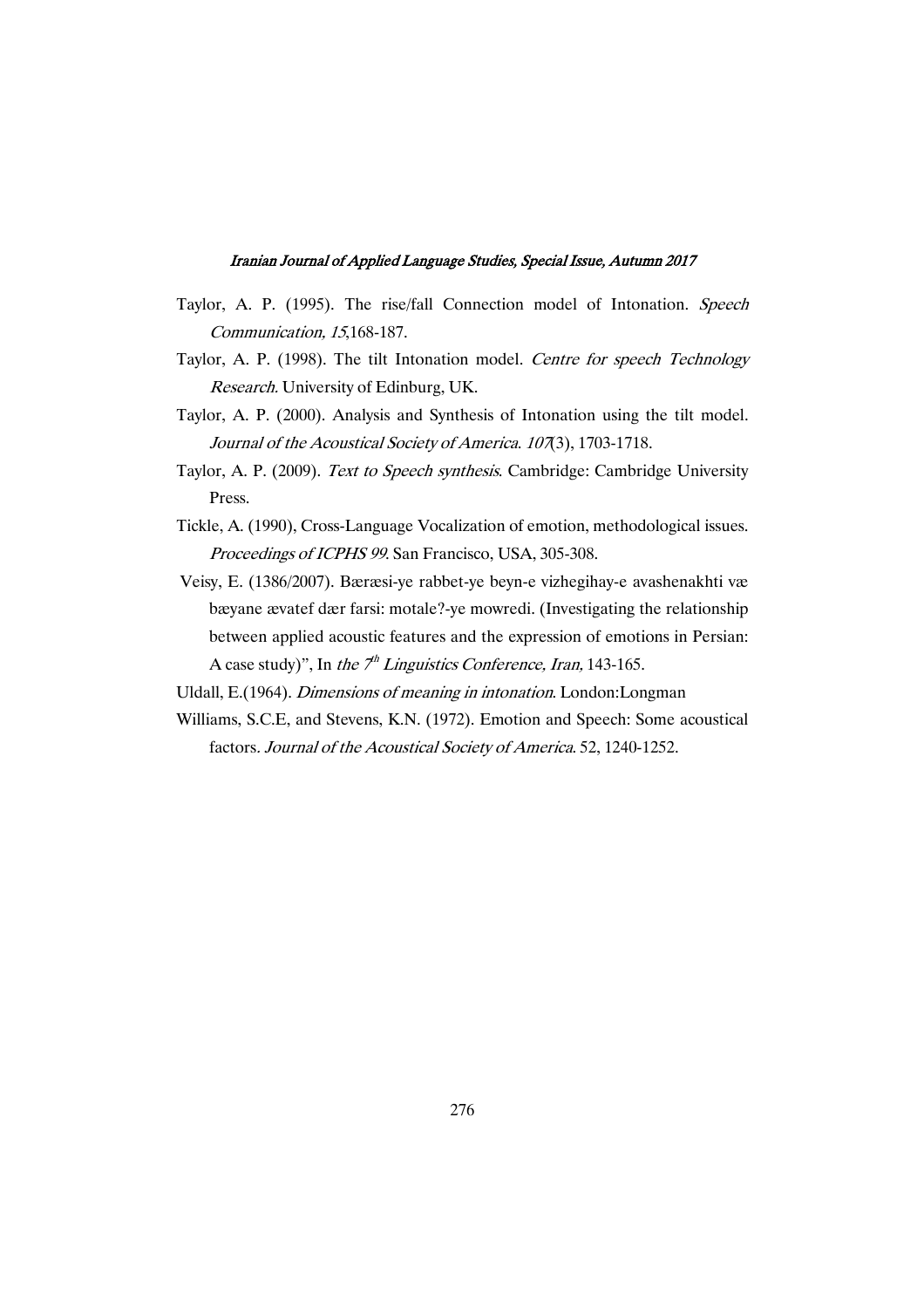# Appendix

|                | Intended Emotions in all Given Samples |                |        |         |         |                            |                             |                       |  |  |  |
|----------------|----------------------------------------|----------------|--------|---------|---------|----------------------------|-----------------------------|-----------------------|--|--|--|
| Utterance      | Peak                                   | Half           | Sex    | Emotion | Neutral | Variance of<br>Coefficient | Standardized<br>Coefficient | Significance<br>Level |  |  |  |
| $\mathbf{1}$   | $\mathbf{1}$                           | $\mathbf{1}$   | Female | Joy     | 127.567 | 207.657                    | .738                        | .015                  |  |  |  |
| $\mathbf{1}$   | $\mathbf{1}$                           | $\overline{c}$ | Female | Joy     | 29.133  | 280.567                    | .906                        | .007                  |  |  |  |
| 1              | $\overline{c}$                         | $\mathbf{1}$   | Female | Joy     | 44.481  | 198.219                    | .932                        | .003                  |  |  |  |
| $\mathbf{1}$   | $\overline{2}$                         | $\mathbf{1}$   | Male   | Anger   | 16.250  | 62.350                     | .909                        | .006                  |  |  |  |
| $\mathbf{1}$   | $\overline{c}$                         | $\overline{c}$ | Female | Joy     | 63.867  | 180.867                    | .742                        | .020                  |  |  |  |
| $\mathbf{1}$   | $\overline{c}$                         | $\overline{c}$ | Female | Anger   | 63.867  | 158.467                    | .650                        | .035                  |  |  |  |
| $\mathbf{1}$   | $\overline{c}$                         | $\overline{c}$ | Male   | Anger   | 23.100  | 82.333                     | .765                        | .023                  |  |  |  |
| 1              | 3                                      | $\,1\,$        | Male   | Anger   | 19.450  | 79.083                     | .988                        | .000                  |  |  |  |
| $\mathbf{1}$   | 3                                      | $\overline{c}$ | Male   | Anger   | 21.800  | 31.667                     | .740                        | .027                  |  |  |  |
| $\overline{c}$ | 1                                      | $\mathbf{1}$   | Female | Joy     | 45.443  | 137.157                    | .809                        | .003                  |  |  |  |
| $\overline{c}$ | $\mathbf{1}$                           | $\mathbf{1}$   | Female | Anger   | 45.443  | 152.190                    | .897                        | .002                  |  |  |  |
| $\overline{c}$ | $\mathbf{1}$                           | $\mathbf{1}$   | Male   | Anger   | 44.115  | 53.852                     | .782                        | .046                  |  |  |  |
| $\overline{c}$ | $\mathbf{1}$                           | $\overline{c}$ | Female | Joy     | 26.467  | 153.067                    | .943                        | .000                  |  |  |  |
| $\overline{c}$ | $\mathbf{1}$                           | $\overline{c}$ | Female | Anger   | 26.467  | 123.283                    | .760                        | .001                  |  |  |  |
| $\overline{c}$ | 1                                      | $\overline{c}$ | Male   | Anger   | 23.067  | 47.000                     | .835                        | .028                  |  |  |  |
| $\overline{c}$ | $\overline{c}$                         | $\mathbf{1}$   | Female | Sadness | 35.199  | 77.035                     | .523                        | .033                  |  |  |  |
| $\mathbf 2$    | $\overline{c}$                         | $\mathbf{1}$   | Female | Joy     | 35.199  | 156.168                    | 1.061                       | .001                  |  |  |  |
| $\overline{c}$ | $\overline{c}$                         | $\mathbf{1}$   | Female | Anger   | 35.199  | 103.068                    | .700                        | .009                  |  |  |  |
| $\overline{c}$ | 3                                      | $\mathbf{1}$   | Female | Joy     | 25.667  | 154.600                    | .724                        | .039                  |  |  |  |
| $\overline{c}$ | 3                                      | $\,1\,$        | Female | Anger   | 25.667  | 175.567                    | .822                        | .023                  |  |  |  |
| $\overline{c}$ | 3                                      | $\overline{c}$ | Female | Joy     | 22.867  | 139.833                    | .731                        | .034                  |  |  |  |
| $\overline{c}$ | 3                                      | $\overline{c}$ | Female | Anger   | 22.867  | 161.833                    | .846                        | .018                  |  |  |  |
| $\overline{c}$ | 3                                      | $\overline{c}$ | Male   | Anger   | 20.633  | 71.100                     | .896                        | .008                  |  |  |  |
| $\mathfrak{Z}$ | $\mathbf{1}$                           | $\mathbf{1}$   | Female | Joy     | 10.100  | 55.433                     | .915                        | .005                  |  |  |  |
| 3              | $\mathbf{1}$                           | $\mathbf{1}$   | Male   | Joy     | 6.733   | 24.133                     | .715                        | .012                  |  |  |  |
| 3              | 1                                      | $\mathbf{1}$   | Male   | Anger   | 6.733   | 32.600                     | .966                        | .002                  |  |  |  |

### Table 4. *Statistics of the Total Significant Correlation Between the Pitch Range and the* Intended Emotions in all Given Samples